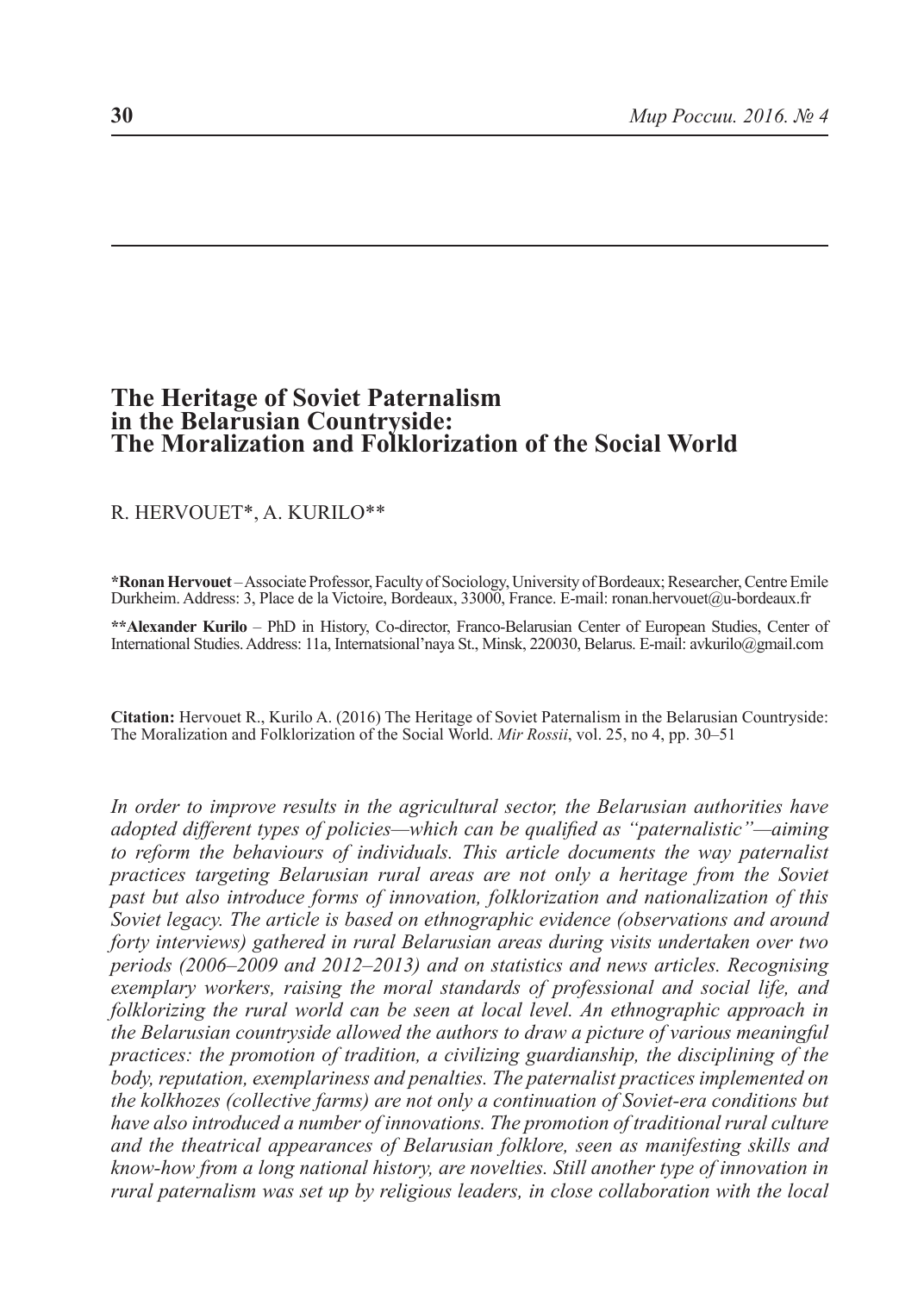*administration. Then the authors analyse the paternalism at a national level. They focus on the history, the organization and the functions of* Dozhinki*, the national agrarian festival developed under the President Lukashenko's regime. These festivals derive their characteristics from three different modes of politics. First, they are used to modernize infrastructure and channel investment towards rural areas in difficulty. Next, they evidence a shift in the way power is staged and put on show by the authorities. Stress is laid on the regime's roots in farming, displaying its successes in rural areas. Lukashenko has given them the dimensions of a full-blown national festival, one emblematic of the ideology of the newly-independent republic. Finally,* Dozhinki *are also a public, mediadriven manifestation of paternalist practices encouraged by the regime. Awarding prizes to the best workers is a continuation of the awards of labour medals, certificates and other rewards from the Soviet period.*

**Keywords:** paternalism, Belarusian model, kolkhoz, folklore, fight against alcoholism, national festival, *Dozhinki*

Belarus has a special place in public and academic debate in Russia. The country sometimes appears to provide an inverted mirror image of the reforms carried out in Russia and is presented by some commentators as a system which has been able to transform itself, preserve the benefits of the Soviet century and protect the population from the consequences of introducing a market economy. A number of Russian experts opposed to liberalization such as Sergei Kara-Murza, Alexander Cipko and Roi Medvedev claim that the Belarusian model has enabled 'a gradual exit from communism, at the same time treating the population gently' [*Karbalévitch* 2012, pp. 407–408]. The example of rural areas is particularly significant here. While it has been said that the price of the recovery of Russian agriculture has been the 'proletarianization' [*Allina-Pisano* 2008, p. 189] of those living in the countryside, the 'Belarusian model' [*Medvedev* 2010] is said to show that the recovery of this economic sector is possible if rural populations continue to be supervised and protected. This article documents the way that paternalist practices targeting Belarusian rural areas not only reflect the heritage from the Soviet past but also introduce forms of innovation, folklorization and nationalization of this Soviet legacy.

By way of introduction, it is important to clarify the situation of Belarusian agriculture and to situate their paternalist practices within the overall system of policies targeting the Belarusian countryside. In the last days of the Soviet Union, agriculture was a major economic sector in Belarus, but it has seen its importance decline considerably over the last 25 years. Agriculture's share of GNP has been in decline since the Soviet era. It was 22.7% in 1990 and 7.9% in 20121 . This has also been shown by a decline in the rural population. In 1990 it represented one third of the total population (34%); today

<sup>1</sup> Sel'skoe khozyaistvo Respubliki Belarus' [Agriculture in Belarus]. *Natsional'nyi statisticheskii komitet Respubliki Belarus'* [National Economic Statistics Committee of the Republic of Belarus]*.* Available at: http://www.belstat.gov.by/ ofitsialnaya-statistika/realny-sector-ekonomiki/selskoe-hozyaistvo/osnovnye-pokazateli-za-period-s-\_\_-po-\_\_\_\_gody\_6/ struktura-produktsii-selskogo-hozyaistva-po-kategoriyam-hozyaistv/, accessed 31 August 2016.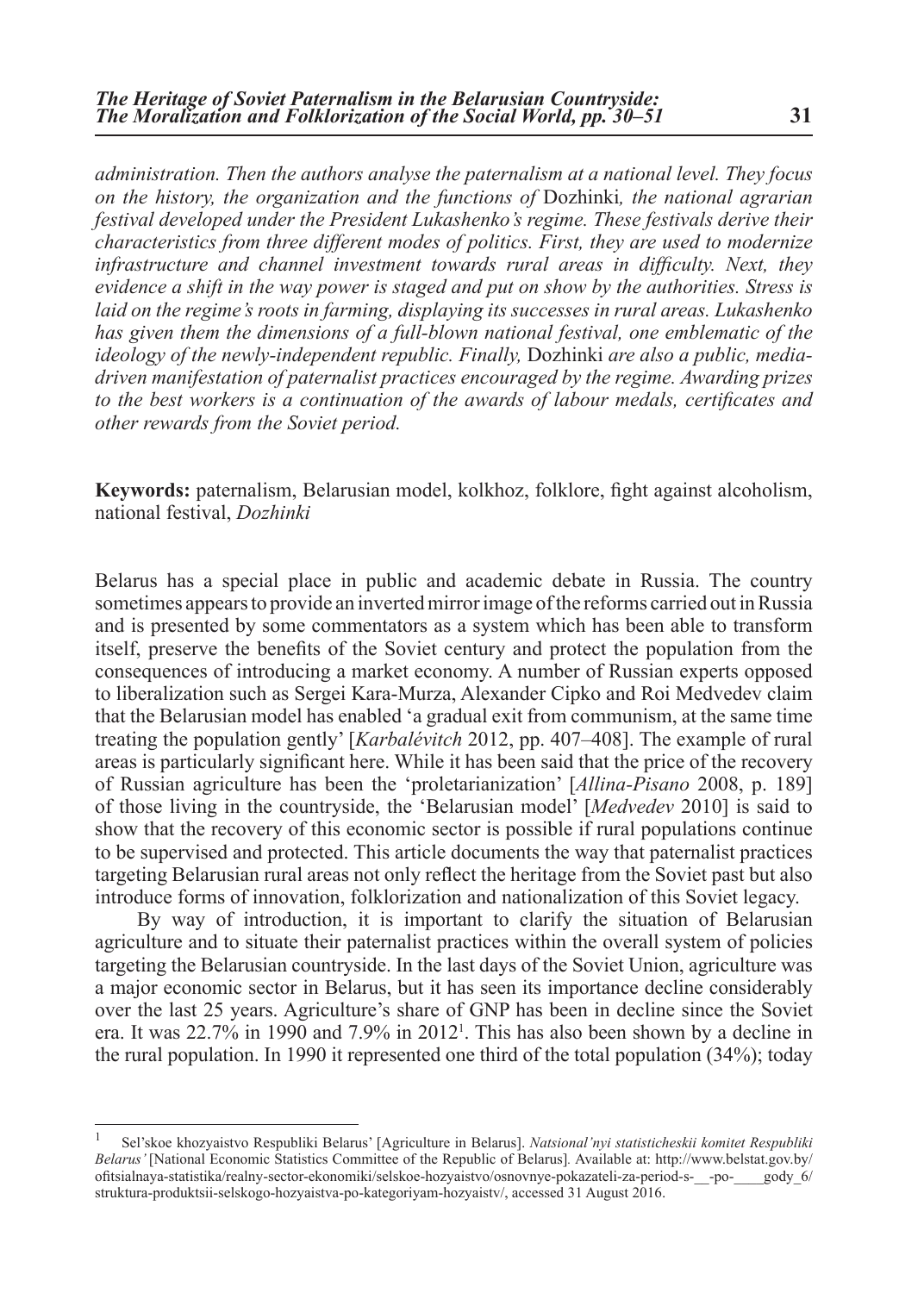it represents less than a quarter  $(23%)^2$ . This relative shrinking of the agricultural sector in the structure of the Belarusian economy should not distract attention from its recent growth. According to official statistics, Belarusian agriculture has experienced a recovery which began just before independence. If we take the agricultural production index to have been 100 in 1990, it fell to 77 in 1994 but reached 118 in 2011 [*Sokolov* 2012].

This success was based on a productivist economic model. In 2014, an agricultural business on an average farm is 5134 hectares. In 1995, this figure was only 3037 hectares. Following the Soviet model [*Maurel* 1980], the authorities opted for industrialization across the whole of the agricultural sector. In 2014, 76.4% of agricultural production came from public agricultural enterprises, 1.5 % from tenant farmers and 22.1% from private gardens. In 2005, the distribution was 61.3% public agricultural enterprises,  $0.7\%$  tenant farmers, and 38% private gardens<sup>3</sup>. If collectivized agriculture has managed to recover since the mid 1990s, this has been in part due to significant public investment. The authorities have been spending  $12\%$  of the state budget on rural development<sup>4</sup>. Recently, however, a gradual fall in public subsidies has been evident [*Lukashenko* 2015].

While the Soviet-type industrial model has remained the point of reference for public policy in the Belarusian countryside, the problems inherent in the collectivized agricultural of the 1970s and 1980s [*Maurel* 1980, p. 17] also continue today [*Richard* 2002, p. 168], as recent interviews carried out in Belarus attest<sup>5</sup>. There is recurrent talk of the problems encountered with tractors and combine harvesters, of the questionable competence of managers as regards agronomy and logistics, of a shortage of manpower and even of the need to get inefficient 'alcoholics' to work. In addition, wages remain low. The average wage in agricultural enterprises was 68,7% of the national average wages in 2009 and 74.8% in 20126 . Thus the countryside is unattractive and struggles to retain qualified workers. According to a survey carried out in 2007 by the Academy of Science, only 20.3% of the young people questioned wanted to stay and work in the countryside at the end of their studies and 46.1% wanted to leave their village. The same survey highlighted the main reasons behind young people's desire to leave the countryside: 51.4% cited low wages; 37.6% spoke of the excessively limited choice of professions and careers available in the rural environment; 26.3% highlighted the lack of diverse, interesting leisure activities; 25.3% stressed the poor working conditions [*Smirnova* 2009, p. 149].

The authorities did not attribute these difficulties to the workings of the economic system, but to the behaviour of the men and women working in rural areas. Lukashenko

<sup>&</sup>lt;sup>2</sup> Ibid.<br> $\frac{3}{2}$  Sol<sup>2</sup>

<sup>3</sup> Sel'skoe khozyaistvo Respubliki Belarus' [Agriculture in Belarus]. *Natsional'nyi statisticheskii komitet Respubliki Belarus'* [National Economic Statistics Committee of the Republic of Belarus]*.* Available at: http://www.belstat.gov.by/ ofitsialnaya-statistika/realny-sector-ekonomiki/selskoe-hozyaistvo/osnovnye-pokazateli-za-period-s-\_\_-po-\_\_\_\_gody\_6/ struktura-produktsii-selskogo-hozyaistva-po-kategoriyam-hozyaistv/, accessed 31 August 2016.

<sup>4</sup> According to Karbalévitch, in developed countries, this figure does not rise above 3% to 4% [*Karbalévitch* 2012, p. 276].

<sup>&</sup>lt;sup>5</sup> The present article is based on ethnographic evidence (observations and around forty interviews) gathered in rural Belarusian areas during visits undertaken over two periods (2006–2009 and 2012–2013) as well as on statistics and news articles. The research was partly funded by the Aquitaine Regional Council.

<sup>6</sup> Sel'skoe khozyaistvo Respubliki Belarus' [Agriculture in Belarus]. *Natsional'nyi statisticheskii komitet Respubliki Belarus'* [National Economic Statistics Committee of the Republic of Belarus]*.* Available at: http://www.belstat.gov.by/ ofitsialnaya-statistika/realny-sector-ekonomiki/selskoe-hozyaistvo/osnovnye-pokazateli-za-period-s-\_\_-po-\_\_\_\_gody\_6/ struktura-produktsii-selskogo-hozyaistva-po-kategoriyam-hozyaistv/, accessed 31 August 2016.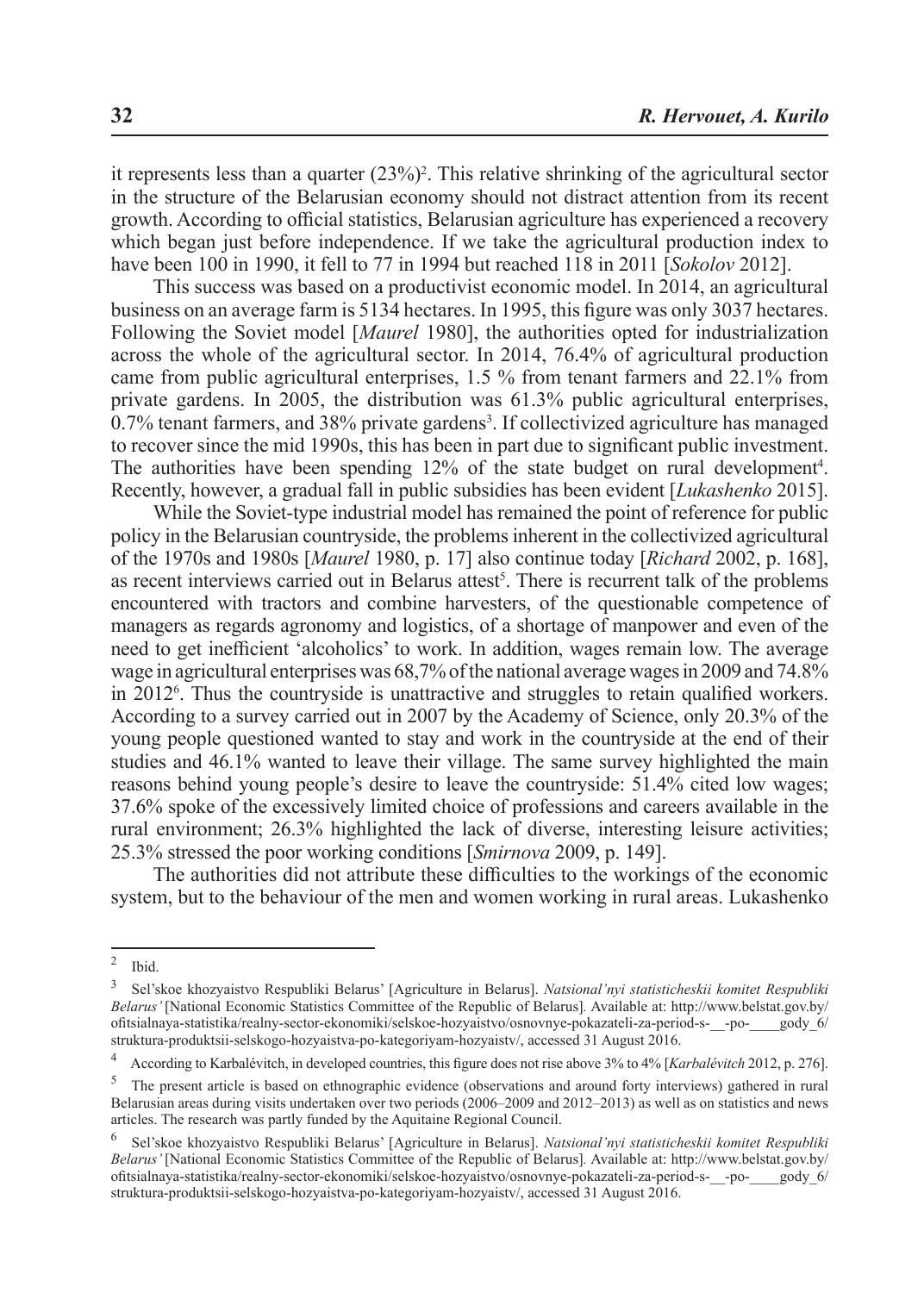stated in 1995 that: 'The destiny of the state depends on the level of discipline, on the personal responsibility of each individual, on renewing management personnel, on strict control of all structures, on each person's skill at working honestly' [*Karbalévitch* 2012, p. 163]. In order to improve the results in the agricultural sector, the authorities have adopted three types of policies aiming to reform the behaviours of individuals.

First, disciplinary measures were adopted to reform behaviour by means of constraints and punishment. In order to improve the situation, there was a need to monitor, supervise and threaten workers and those managing them. Modernizing the country would depend on the president's capacity to maintain sufficient 'administrative pressure'. This expression was repeated on numerous occasions during the interviews. These measures have been based in particular on the threat directed at the managers of kolkhozes, or collective farms. If results are unsatisfactory, managers are held directly responsible for the deficiencies of their kolkhoz. In order to motivate these managers, the authorities threaten them. Managers risk being appointed to difficult posts. They are denounced publicly as inefficient. Finally, they might be pursued in the courts. The last twenty years have been marked by various different trials of former kolkhoz managers found to be too independent in their public declarations and their practices [*Karbalévitch* 2012, pp. 246, 263].

Second, economic and social measures have been adopted to reform behaviour in return for meeting the population's needs. Since 2000, several five-year plans for the countryside have been implemented, such as that between 2005 and 2010 with the title 'The Renaissance and Development of the Rural World'. As part of this programme, 1481 agro-towns were set up. They were distributed between the Vitebsk (254), Grodno (239), Brest (222), Gomel (238), Mogilev (203) and Minsk (325) regions. Nearly 128.2 trillion Belarusian roubles were invested in the transformation of rural centres and agro-towns [*Rusyi* 2011]. Signs of this have been the construction of roads, new houses with the conveniences of city dwellings (in particular, running water and indoor bathrooms and toilets), and the preservation of public services in villages (post offices, libraries, community arts centres, etc.).

Third, paternalist measures have been adopted to reform behaviour in return for the distribution of symbolic goods (recognition and reputation) and by upholding the dignity of those who work the land. Worker behaviour was not only appraised in economic terms, linking efficiency to remuneration, but was also judged from a moral standpoint. Behaviour is not only appraised during working hours, but in terms of the worker's way of life as a whole. A good worker should be disciplined, grateful to the hierarchy above, be satisfied with his lot, be of good character, be sober, and show respect for culture. The behaviour of a worker is assessed here in its totality and it is the whole way of life of the collective farm worker which the authorities have been seeking to reform. This is why we can talk of paternalism understood as 'a system regulating relations between an employer and the employees of *a business in their totality*' [*Gueslin* 1992, p. 201]. The focus of this article is on this last aspect. Public policies targeting the countryside and local mechanisms for managing the workforce aim to raise the moral standards of the population by promoting traditional rural ways of life. These paternalist practices are not only a continuation of Soviet-era conditions but have also introduced a number of innovations. We analyse these practices firstly at the local level, then at the national level.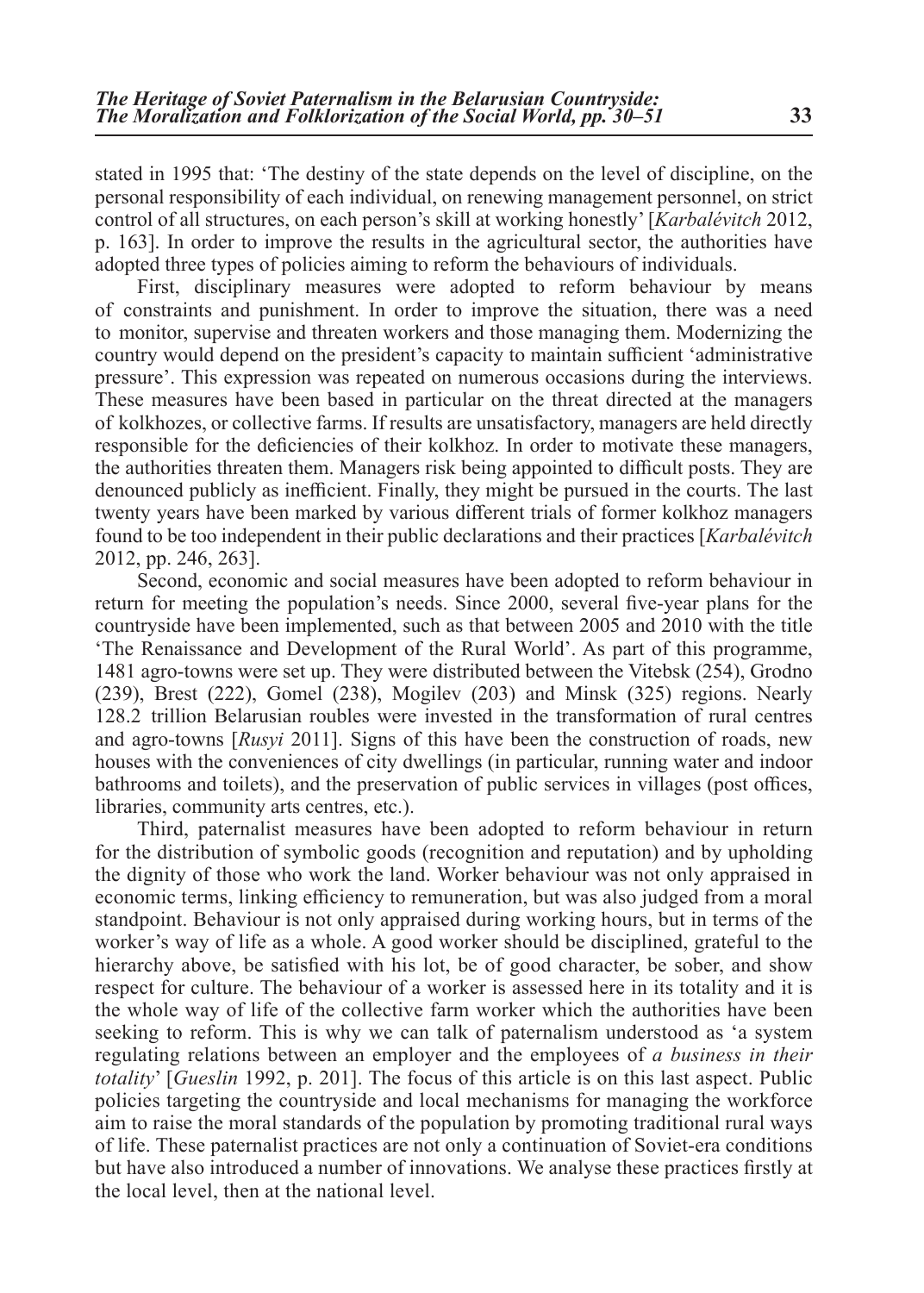## **Paternalism at the local level**

#### *Paternalist supervision of kolkhozes*

Recognising exemplary workers, raising the moral standards of professional and social life, and folklorizing the rural world can be seen at local level, in the kolkhozes we visited. We might for example draw a picture of the various different practices noted in 2007 in a kolkhoz in the Minsk region. Several mechanisms intended to raise moral standards can be distinguished: the promotion of tradition, a civilizing guardianship, the disciplining of the body, reputation, exemplariness and penalties.

Managers consider the collective farm worker to be the inheritor of tradition and a repository of centuries-old know-how. When speaking of those working in the business, the director did not use the term 'kolkhozian', which is often synonymous in the Russian language inherited from the century of sovietization with a moron uninterested in his work. He talked of 'peasants' in order to emphasize their skills, and to evoke the previous culture in which they would have benefited from greater dignity and autonomy. Management deplore the loss of the traditional skills denigrated by the kolkhoz workers themselves and attempt to remedy this by promoting their transmission. One agricultural enterprise manager referred to an old woman who was the only person in the village still capable of putting together an old-style haycock. She was asked to construct a dome of hay of this sort in her own fashion, in order to transmit her skills. This kolkhoz manager explained that, in general, people discard everything connected with the older ways of life. For example, today nobody is capable of weaving or working with flax, although mastery of this skill was previously widespread in Belarus. Collective farm management take measures to preserve and ensure the continued existence of traditional Belarusian rural culture. This form of promotion can be seen for example at receptions for delegations. Young women are obliged to wear traditional dress to receive guests. But they are ill at ease and feel embarrassed. Management lecture them and threaten them with financial penalties—non-payment of bonuses—if they refuse to take part.

The kolkhoz next tries to work on the workers' behavioural tendencies, diverting them away from the consumption of alcohol, through sport or promoting various leisure activities seen as healthy, such as gardening or access to culture. Efforts are made to keep the workers busy during their free time. An initial measure taken was to allow them to make use of sporting facilities originally intended for passing tourists. Next, as part of the agro-town development plan, there was a plan to develop cultural activities in rural areas. In the kolkhoz visited in 2007, a Palace of Culture was about to be built Finally, excursions are also organized. For example, in the decade after 2000, workers were invited to the Logoisk ski resort. Irina Rodnina, three times Olympic figure skating champion and ten times World Champion, was present. The president himself attended on the day. According to a kolkhoz manager, these excursions make the workers feel more included in society. The activities also serve to keep people busy enough so there is no thought of drinking. The kolkhoz manager said explicitly: 'When you ski, you have the same adrenaline as when you down 150 grams of vodka'. Kolkhoz workers are even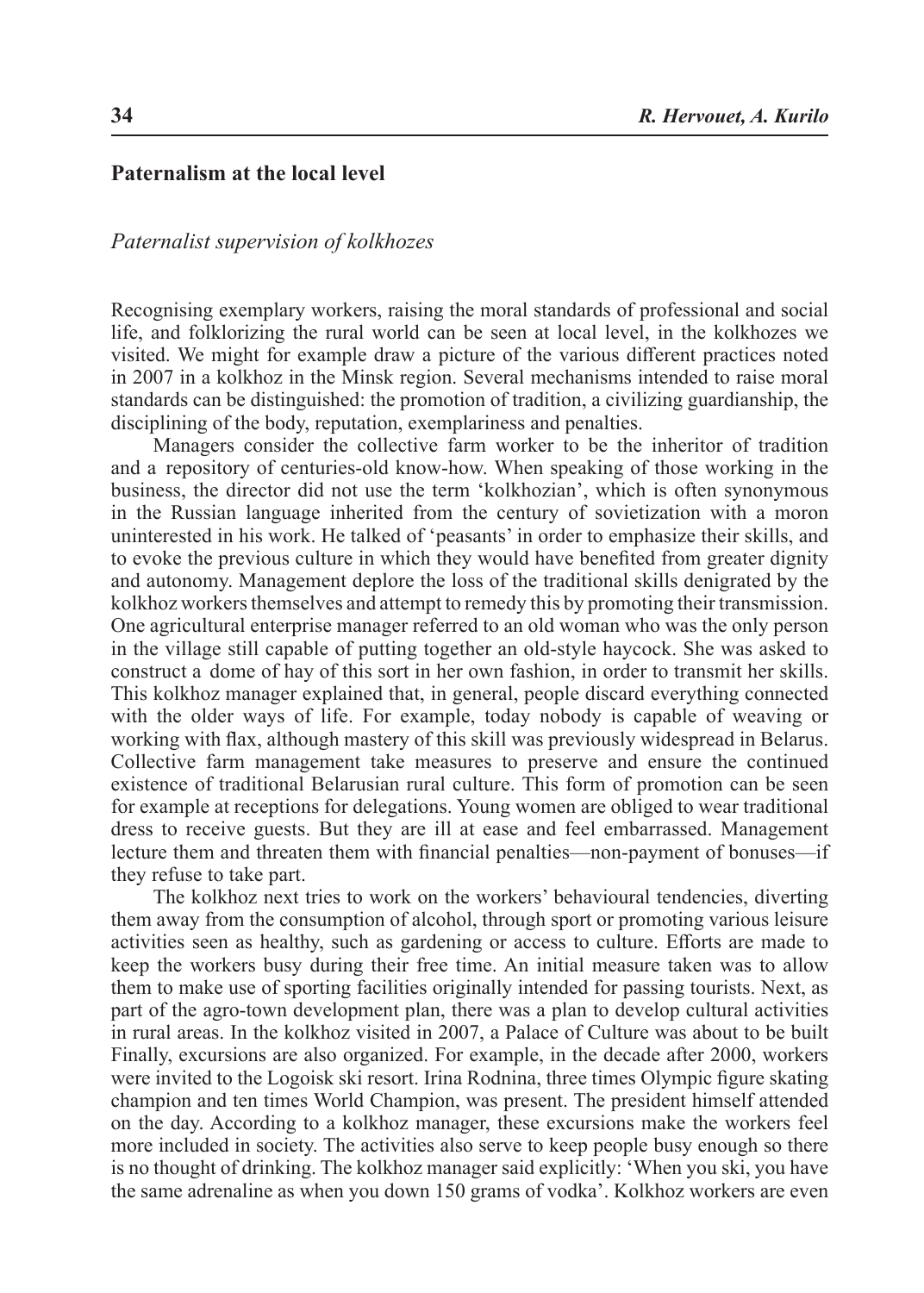obliged to take part in these activities outside working hours. The kolkhoz director had ordered all workers to enrol in the new National Library set up in 2006, sending a student delegation to visit it.

The collective farm introduced new forms of collectivity valuing certain attributes such as drive and skill, which were manifest in the beautiful formal gardens and kitchen gardens which are also ways of deprecating idleness and laziness. On the kolkhoz, competitions are organized and prizes given for the 'best kitchen garden', the 'best flower garden', the 'best home interior', the 'best entrance hall', the 'best fence', the 'best house' and so on. Prize winners received 200,000 roubles, or around 60 euros, at a time when the average monthly wage in Belarus was 250 euros. The kolkhoz sets up a certain number of local figures with solid reputations as models to be imitated. The director himself must be irreproachable, humble and devoted to his task. During recent *Dozhinki* the director received two prizes from President Lukashenko. Once back at the kolkhoz, he donated one of the prizes to the development of sports. Other managers then followed his example. One worker even donated his bonus in order to fund the maintenance of the sports complex because he did not want to see any of his three children take up drinking.

Finally, the kolkhoz may use various forms of constraint or even sanctions to force its employees to work, especially those designated as 'alcoholics'. These employees are laid off for a number of days, though the manpower shortage means they have to be taken back on; their bonuses are withheld; they are excluded from all the benefits to be had from joining local interdependence networks, such as access to a tractor, or the various free gifts distributed by the kolkhoz. Local stores are forbidden to sell them alcohol; they are threatened with expulsion from the flat which the kolkhoz has provided almost free of charge; police raids are organized on workplaces for the purpose of monitoring employees' blood alcohol levels. Children are taken away from the homes of alcoholic parents; employees may also be forced seek treatment, being steered towards doctors able to cure them of their pathology using 'coding' therapy.

The overall result, according to the collective farm managers surveyed, is that their particular kolkhoz has recorded an increase in productivity. People are said to be more motivated than previously. In addition, the Russian governor of an administrative district heard about the practices introduced to raise moral standards in this kolkhoz through an article published in the magazine *Sel'skaya zhizn'* (*Rural Life*), sent a delegation and hopes to institute similar practices in his region, where 7,000 former collective farm workers found themselves without work and turning to the bottle. The people interviewed do however concede that younger people are not always enthusiastic. These often take correspondence courses in the hope of one day leaving the countryside.

### *The paternalist practices of religious institutions*

The paternalist practices implemented on the kolkhoz are not only a continuation of Sovietera conditions but have been accompanied by a number of innovations. The promotion of traditional rural culture and the theatrical appearances of Belarusian folklore, seen as manifesting skills and know-how from the long national history, are novelties which have found an echo at the national level (as we shall see in the second part of this paper).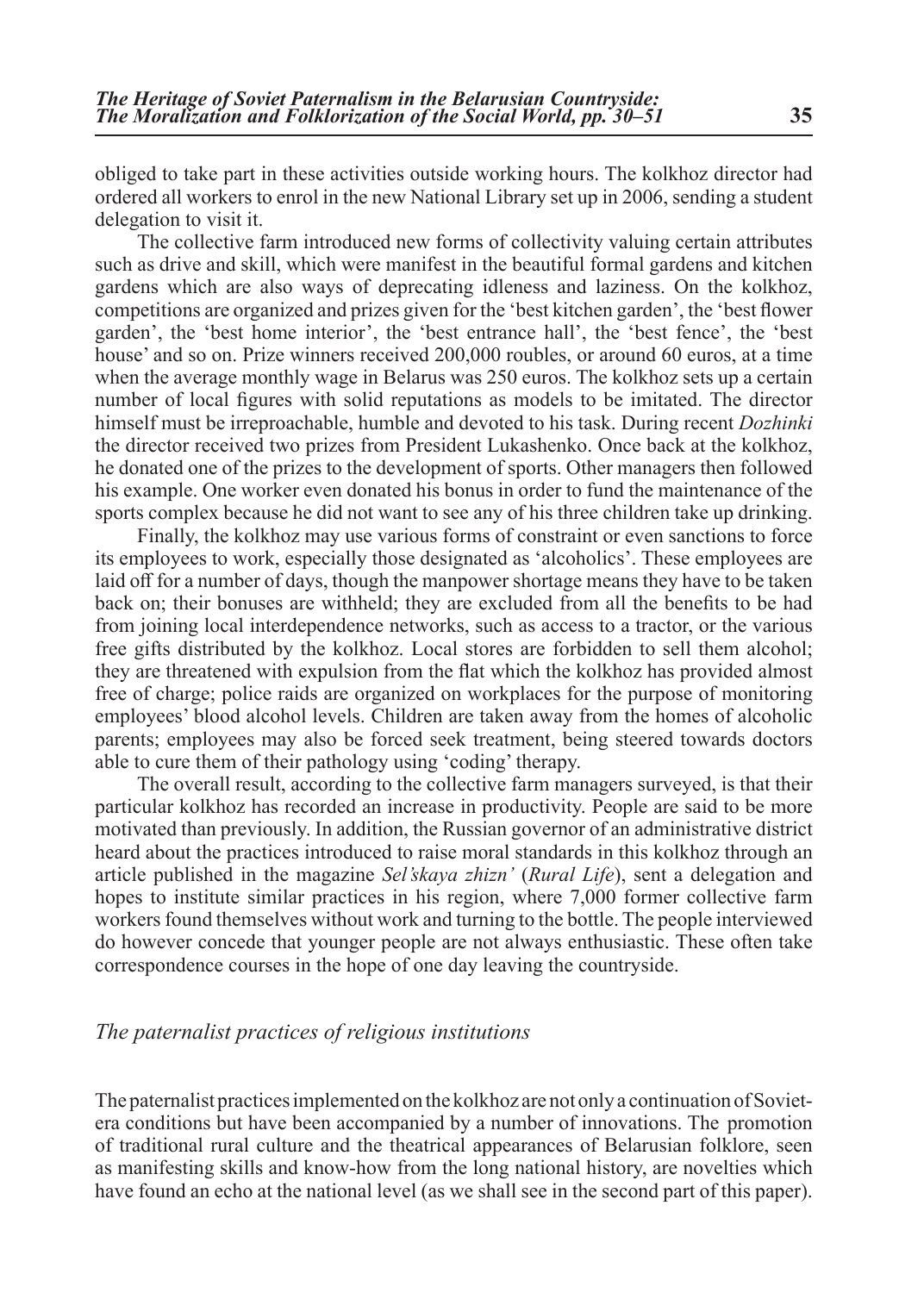Another type of innovation was set up by religious leaders, in close collaboration with the local administration. A monograph on a village in northern Belarus [*Hervouet* 2014] speaks volumes about it.

In the Catholic village of Mossar, an old priest called Usaf Bul'ka<sup>7</sup>, who died in 2010, instituted a policy of combating alcoholism and laid out a vast park to attract tourists and the faithful. Father Bul'ka arrived in Mossar in 1986. The story of his arrival in the parish has been told by the press [*Ulitenok* 2003]. At that time, in the surrounding areas, graves had been left abandoned. Father Bul'ka tidied up the cemeteries, moved gardens, installed sculptures and cut down old trees in order to brighten up the sites. His projects did not stop at the cemetery gates. Church property extended over 24 hectares: he drained the swamplands around the church, planted silver birches, dug out two symmetrical ponds connected by a 'lovers' bridge', erected small kurgans (tumuli) around their edges, and laid out a road leading to a spring and a sports field behind the presbytery. Several hundred metres from the church there is a hill at the top of which Father Bul'ka erected a 23 metre-high cross weighing 10 tons and visible 25 kilometres away [*Bogdanov* 2010]. Father Bul'ka constructed a domain whose symbolic topography and manifest order are intended to reflect the moral conversion of the village's inhabitants. The carefully-tended cemeteries convey respect for the dead; the road leading to the spring, marked out along its length by representations from the Bible, indicate the work one has to do to oneself in order to achieve purity; the ponds and flower beds are manifestations of the beauty of Divine Creation, provided that men, by tilling the land, agree to unveil it. These earthly manifestations of the Beautiful are intended to mirror the moral attributes of the parishioners. Those who have sinned are redeemed in the eyes of the community by the beauties which they have helped to reveal. Father Bul'ka here displayed a 'theodicy of happiness' where virtue is rewarded by the contemplation of the work accomplished collectively [*Weber* 2001, p. 187]. The space is patrolled by imposing plaster statues representing major biblical figures. The beauty of the site is immediately connected to the sacred text. Contemplating nature, the eye cannot avoid the reminders conveyed by these monuments methodically dispersed around the estate: the Virgin, a monumental Christ in the middle of the cemetery, Moses and the tablets of the Ten Commandments, John the Baptist, King David, and others. This landscape is systematically described in newspapers as exceptional. Pilgrims, tourists and people passing through express the emotions they feel in this site, describing the place as a 'Little Versailles'. Journalists, particularly in the official press, hail the site and its 'oases of flowers which delight the eyes and the soul by their beauty' [*Ulitenok* 2003].

The priest not only sought to produce a balanced example of nature but also sanitized bodies, rescued from alcoholic disorders. From the moment he arrived in the district, he began a long campaign against alcoholism. Similar to the 'prototypical rule creator' defined by Howard Becker, he embarked on a 'moral crusade' [*Becker* 1985, p. 148]. He explained how he suggested that people give up drinking. Traditions had to be changed and the ritual of the vodka toast banned. He also set up what he called a 'Museum of Alcoholism'. Located in a small building near the church, it was about 15 square metres. On the walls of the main room, various texts figure on wooden signs (a quotation from

<sup>7</sup> R. Hervouet transcribes the priest's name as it appears on his visiting card during their first meeting on 6 March 2008. Born in Lithuania, his original name Juozas Bulka was later written, depending on the context, as Ûozas Byl'ka or Ûzif Bul'ko.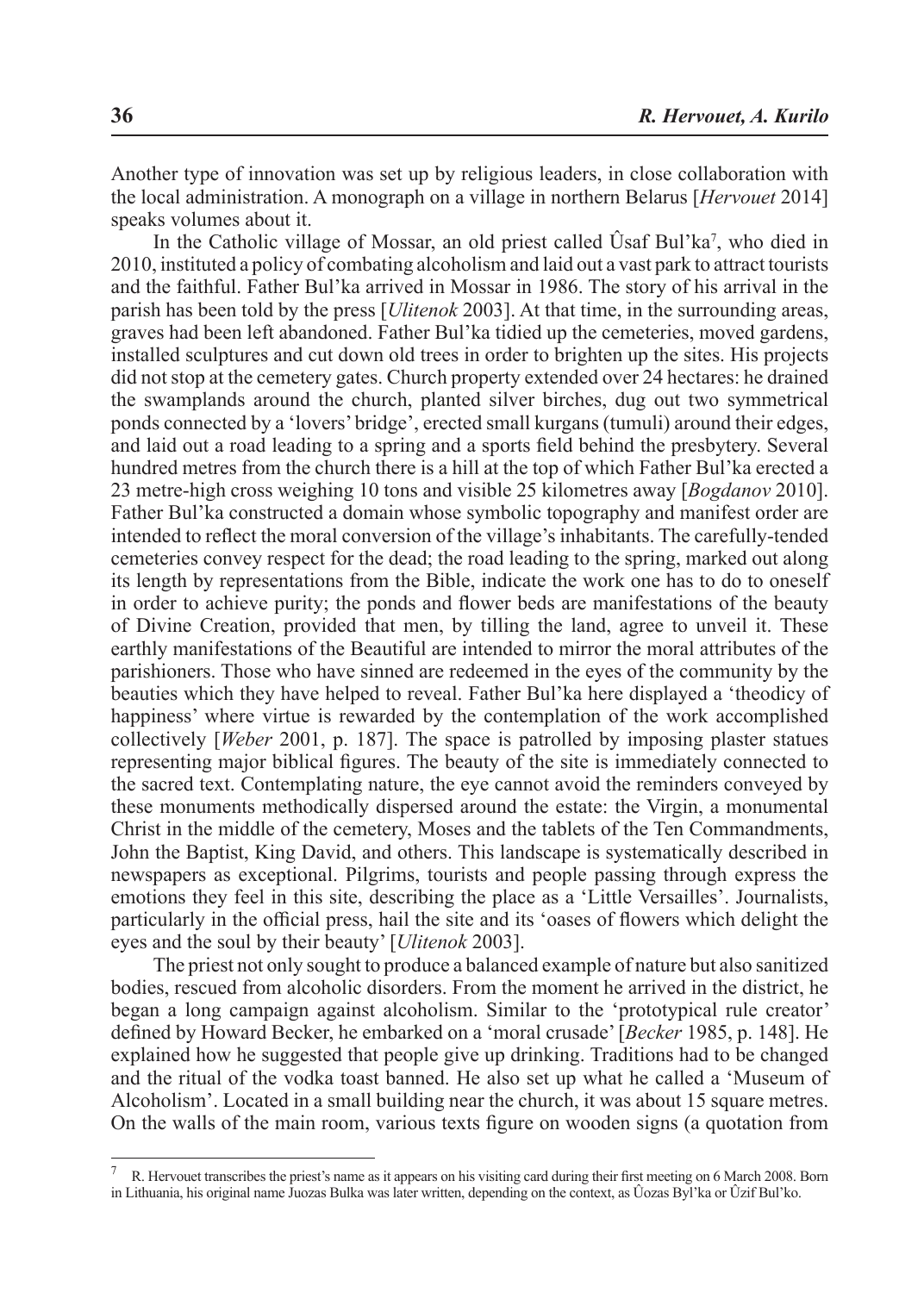Saint Mark, another from Jack London, extracts from alcohol prevention handbooks) and paintings representing Christ, the Devil and the Alcoholic. In the room there is an old still, a low table on which there is an empty bottle, a full ashtray and a dirty tin of food, all displayed to denounce the alcoholic's lifestyle. Near a samovar, the alcoholics or those close to them place written-out wishes and ex-votos whose contents ('Help us to be cured', 'Save my son', 'Thank you Lord') are unsurprising. The successes of Father Bul'ka's crusade against alcoholism are also on display in the landscape. Around forty Alcoholics Anonymous groups from various towns in Belarus and from Russia and Lithuania went to Mossar to attend a Mass for their benefit. Following the service, each group planted a tree along the 'Temperance Path'. A notice saying where the AA group came from was placed at the foot of each tree. The site thus displays the successes of the initiative instigated by Father Bul'ka. He even sought to influence children. Near the church, a number of ostriches live in an enclosure. They were given by a friend of the priest who rears them locally. On the wooden fences which mark out the park, maxims denouncing tobacco and alcohol are written in capitals. The priest explained that children like to come and see the animals and become more aware of nature and of the ravages of tobacco and alcohol.

Father Bul'ka's activities were based on certain forms of constraint. The priest had a monopoly of 'salvation goods' in the region and monetarized them. In one of the very rare newspaper reader comments critical of the work done at Mossar, an internet user wrote that 'in the morning, Father Bul'ka turns up at somebody's house and chants: "today you will go and weed over there and over there''. If the man refuses, he runs the risk that the priest will refuse the sacrament at an important ritual. As a result, according to a local administration officer, 'People are ready, even at night if necessary, to tidy up the cemetery'' [*Zenina* 2003]. However, Father Bul'ka's activity was also based on distributing psychological rewards of various kinds. These rewards were linked to obtaining 'salvation goods', such as religious experience and healing, in the case of repentant alcoholics, and to pride in being members of a parish which had acquired a national reputation. Rewards were also material, as for example when he allowed a repentant alcoholic to keep his place on the kolkhoz. He thus increased the material and symbolic resources which could be put to work in the area. More broadly, in a 1990s world characterized by a certain anomie, by helplessness and the challenges to the living environment gradually built up by Soviet power, Father Bul'ka's work brought back a sense of coherence and constructed, in his own way, 'a cosmos endowed with meaningful relations' [*Weber* 1996, p. 350].

Father Bul'ka's activity was also based on support from the local bureaucracy and police. He got the authorities to designate the area of Mossar as an alcohol-free zone. Following a proposal by Father Bul'ka, alcohol was initially banned from sale in stores located within the rural council of Udelovskij until 31 December 2009 [V regionakh poyavlyautsya zony trezvosti 2009]. This measure was then extended for a further period. A description of the Mossar region highlights the tight networking which crisscrosses this part of rural Belarus. It shows how religious, professional and bureaucratic institutions work together to ensure the stability of the social order in the rural world. Through his activity, Father Bul'ka promoted virtues—temperance and disciplined work within the area—which are well appreciated in the world of work, which in this area for the most part consists of kolkhozes. Employees, inclined towards greater docility and self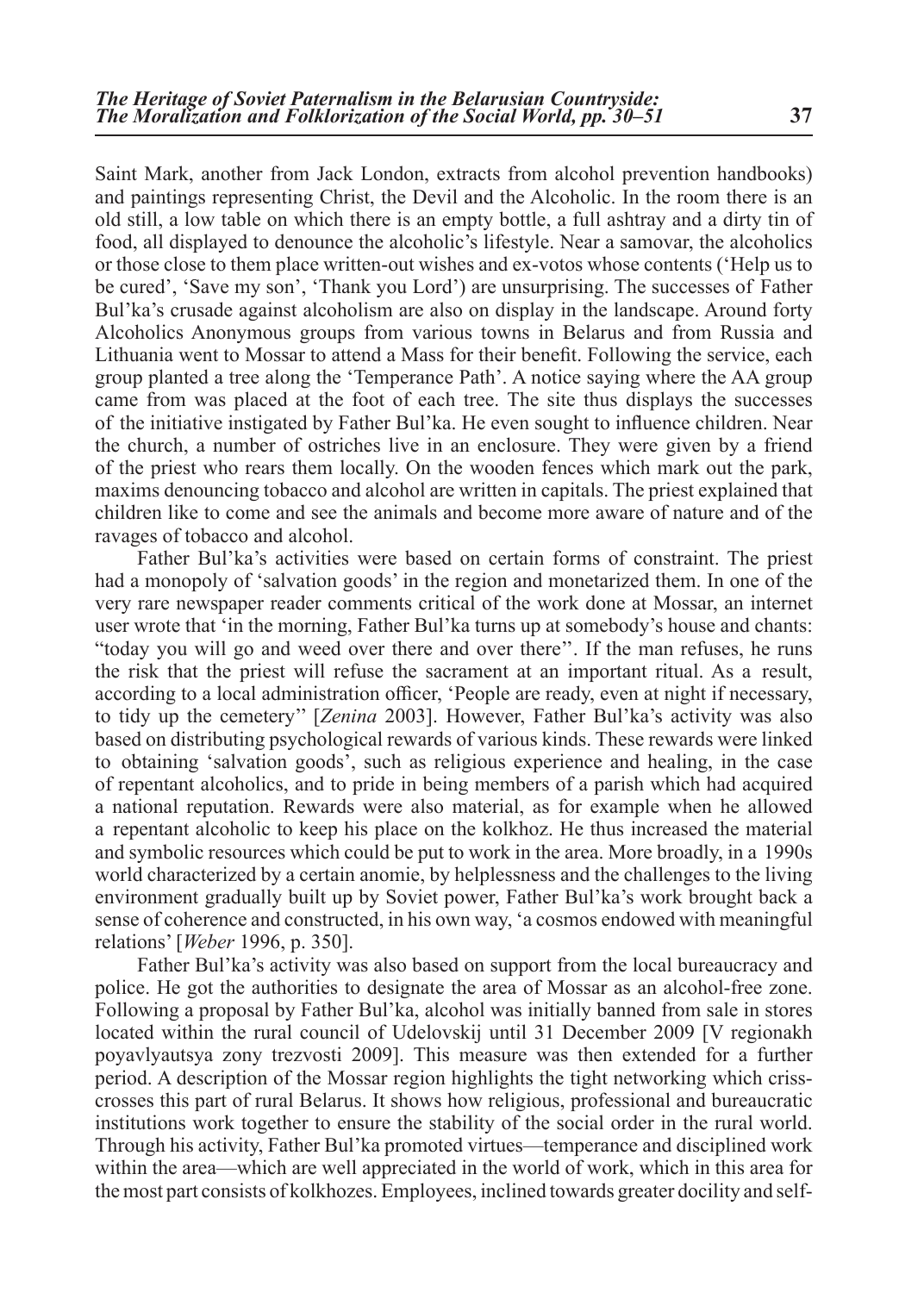control thanks to the partial conversion achieved by Father Bul'ka, would become more productive. The various actors concerned were clearly aware of their common interests and worked closely together in the governance of the area. Father Bul'ka cooperated with the heads of neighbouring kolkhozes who in turn provided him with material support for various works. For example, local authorities took over responsibility for the infrastructure which partly explained the influence exerted by the parish, 'Of course there are more difficult works, such as draining marshes and macadamizing the roads, which people cannot carry out without the help of local government. We give help because we see that our strengths and our resources actually change things,' declared the head of the information unit of the *rajispolkom* (district administration) of Glubokoe [V regionakh poyavlyautsya zony trezvosti 2009]. This interweaving of the religious, political and economic worlds within the region appeared strongly during Father Bul'ka's convalescence, in December 2009. Česlava Lavrinovič, who served in the church at Mossar, recounted at the time: 'In hospital, everyone comes to see him. Three weeks ago, his blood pressure was very high. Everybody: the police, the *raispolkom* [executive committee] representative, and the *sel'soviet* [rural council] representative. Everybody comes to him for advice, everybody respects him' [*Strizhak* 2009].

Father Bul'ka's successes were such that his reputation was felt at national level. In 2006, he was awarded the Francisk Skoriny Medal for, according to the President's press department, 'his sustained activity over many years to strengthen spiritual values and propaganda promoting a healthy way of life' [Prezident podpisal ryad ukazov 2006]. The previous year, he was the first Catholic priest to receive the 'Spiritual Renaissance' Prize. By awarding a prize for Father Bul'ka's virtue, Lukashenko also established the importance of his own ideology and his governmental practices, and through his 'honorary management of the state' [*Ihl* 2004, p. 5], rewarded those who recognized its legitimacy.

This case, while not representative, is not an isolated one either, and overall represents in a condensed form a number of different practices observed in Belarusian country areas during our investigation, each of which finds a resonance with Mossar: paternalism, powers of guardianship and philanthropic statements intermingle, in various configurations, with measures which might be described as dignifying, or which are at least experienced as such.

#### **Paternalism at national level:** *Dozhinki*

#### *The invention of post-Soviet Dozhinki*

*Dozhinki* are the nationally important agricultural festivals organized by the public authorities under the control of and with the participation of Lukashenko. In its current form the festival has existed since 1996 but its history has roots both in traditional peasant culture and in Soviet traditions.

*Dozhinki* were originally the traditional agricultural festivals of the Slavs. In Belarus the festival has existed since the Middle Ages. At the end of the wheat harvest, the most respected woman in the village made the last symbolic sheaf to be harvested into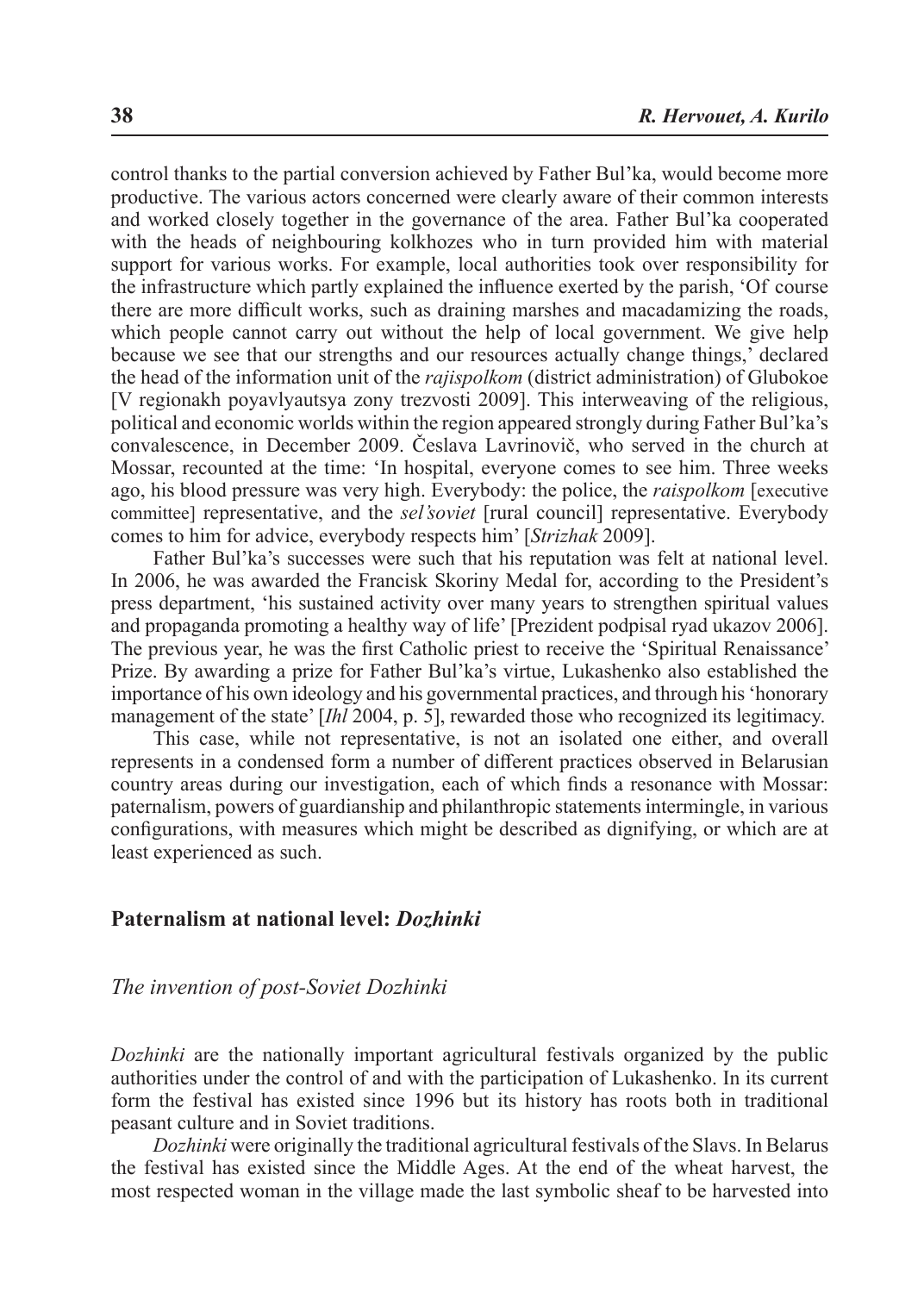a wreath. All the villagers then prepared a meal eaten in common using products from the new harvest. While celebrating *Dozhinki*, they sang traditional songs and carried out a number of popular and Christian rites. In the Soviet era, *Dozhinki* were adapted to fit the current ideology and recognized by the communist authorities. In 1984, Stolin, a city in the south of Belarus close to the Ukrainian border, organized an agricultural festival called the 'Poles'e Fair' (*Polesskii kirmash*). Workers from Ukrainian collective farms also took part. The aim of the festival was not only to celebrate the work of Soviet farm workers but also to present the economic results of farming in the border regions of Belarus and the Ukraine. This annual festival continued until the end of the 1980s. At the start of the 1990s nobody thought of continuing the event as it was perceived to be too costly and too Soviet.

In 1994 the first presidential elections held in independent Belarus were won by Lukashenko. Born in a small village a long way from the major urban centres, this former chairman of a state farm (*sovkhoze*) who did not hide his admiration for the Soviet Union, won 80% of the votes in the second round of the elections. In two years, through a series of institutional and economic reforms, he introduced an authoritarian regime to the country [*Wilson* 2011]. The new state ideology was to a great extent a reflection of the new president's political culture. It was based on Soviet practices which fitted well with traditional popular values and the 'good sense' attributed to those from rural areas. The existence of a powerful and personalized political authority was perceived as a guarantee of social peace. Cultural conservatism became dogma. Work was held to represent an absolute value. In this context, agricultural workers and those living in rural areas were presented as the most faithful upholders of this political culture. They were held to be those least affected by the moral degradation and individualism disseminated by western modernity. From this ideological perspective, society should recognize the special status of the countryside and distance itself from the claims made by the demanding, independent inhabitants of the big cities [*Machekin, Gladkaya* 2012]. This was a shift from the Soviet past. In this new ideological system, it was believed that those living in the countryside had not taken on during the Soviet era the role which they should have assumed. In accordance with Marxist doctrine, the dominant place was occupied by the working class. In Lukashenko's Belarus, the time had come to repair this historical error and to transform the rural population into the real masters of the independent nation. In various speeches, Lukashenko described agricultural workers as 'authentic heroes' achieving 'genuine exploits' for which 'the Belarusian people owes them its gratitude'. According to Lukashenko, a good harvest indicates better than any other measure the effectiveness of state policy<sup>8</sup>.

In the Soviet era, the role of the working class was stage-managed by the government by setting up monuments, ceremonies and festivals. Thus the First of May represented an annual occasion to demonstrate the primordial strength of the workers in Bolshevik society [*Lane* 1981]. In the era of Lukashenko, the First of May was left to the Communist Party, which was only a minor ally of the new political regime. In the eyes of the authorities, there was a need to create an alternative festival which could more

<sup>8</sup> See especially the speech given by President Lukashenko at the 2012 *Dozhinki* in Gorki // https://www.youtube.com/ watch?v=tyLK53gm4J4.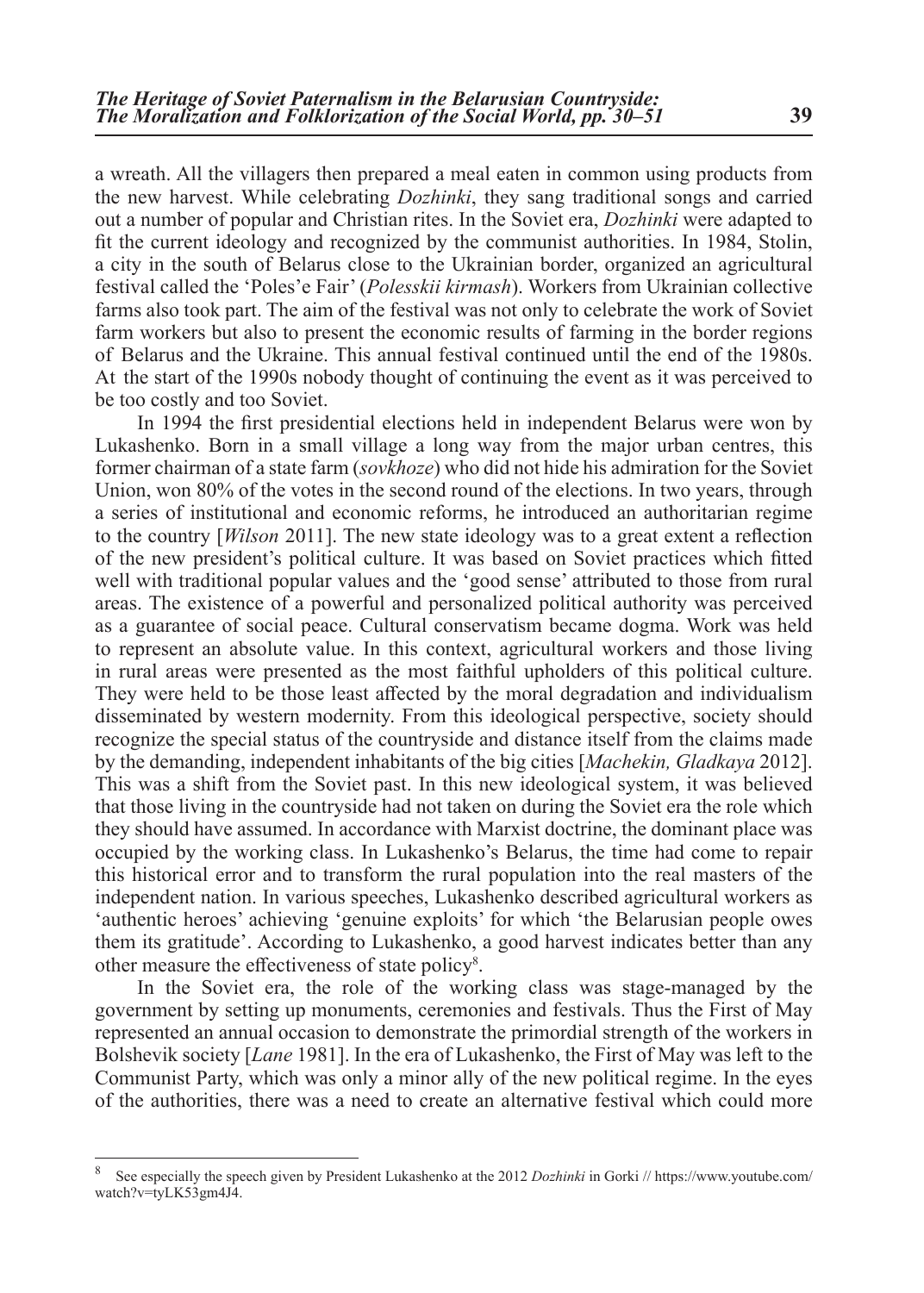clearly indicate the new ideological reference points to society. *Dozhinki* held in Stolin, until then a local initiative, fitted well with this objective.

Following the spirit of this new state ideology, on 7 and 8 September 1996 the national radio and TV company *Belteleradiokompaniâ* organized the first *Dozhinki* festival of folklore, resuming the scenario of the Poles'e Fair. The public authorities gave prizes to the winners of the Republican Competition for Combine Harvester Drivers. Festivities then began, including a concert with the participation of amateur and professional artists and an agricultural fair. According to accounts by organizers and participants, the first *Dozhinki* in 1996 was a real success with collective farm employees and the region's inhabitants. The authorities therefore decided to organize *Dozhinki* each September in one of the country's 118 districts. In 2007, the objectives of *Dozhinki* were officially set out in governmental Decree № 712 of 30 May 2007 [*Galinovskii* 2012]. The festival's function was to promote the results of Belarusian agriculture; to assess the Republican Agricultural Production Competition; and to contribute towards the organization of farmers' leisure activities and aesthetic education. Originally local and sector level festivals, *Dozhinki* was thus rapidly transformed into a phenomenon of national importance.

#### *The organizational principles of Dozhinki*

From 1997 the organization of the festival was put under the direct control of the president. Governmental Decree № 868 of 11 July 1997 'Concerning additional measures for organizing the harvest campaign' noted that it was 'useful to organize '*Dozhinki*-1997' Republican Agricultural Workers' Festival-Fair in one of the districts of the Grodno region. A further Governmental Decree, № 1017 of 4 August 1997, regulated the awarding of prizes for the Republican Competition for Combine Harvester Drivers. The purchase of these prizes (such as cars, computers and TVs.) would be funded by a Special State Fund to support agricultural producers. In reality, following an informal request by the government, local authorities and Minsk City Hall also contributed towards the purchase of these prizes [*Galinovskii* 2012]. *Dozhinki* thus became the shop window for the success of Belarusian agriculture and also displayed the regime's capacity to transform society by modernizing its territory. As might be expected, the town hosting the festival was carefully prepared and laid out. Public investments, which were increasing each year, were used to carry out major public works.

Each year, *Dozhinki* is organized in a new region of Belarus<sup>9</sup>. The festival is hosted by a town chosen by the government as soon as the previous one closes. The procedure for choosing the host town is not transparent. A study of legal instruments leads one to suppose that the Ministry of Agriculture proposes to the Cabinet a number of candidate towns in the region where *Dozhinki* is due to be held. The Cabinet then takes its decision and establishes the budget and the list of works to be carried out. Preference is given to a district capital whose population exceeds 12,500 inhabitants.

<sup>&</sup>lt;sup>9</sup> In Belarus, there are six administrative regions divided into districts.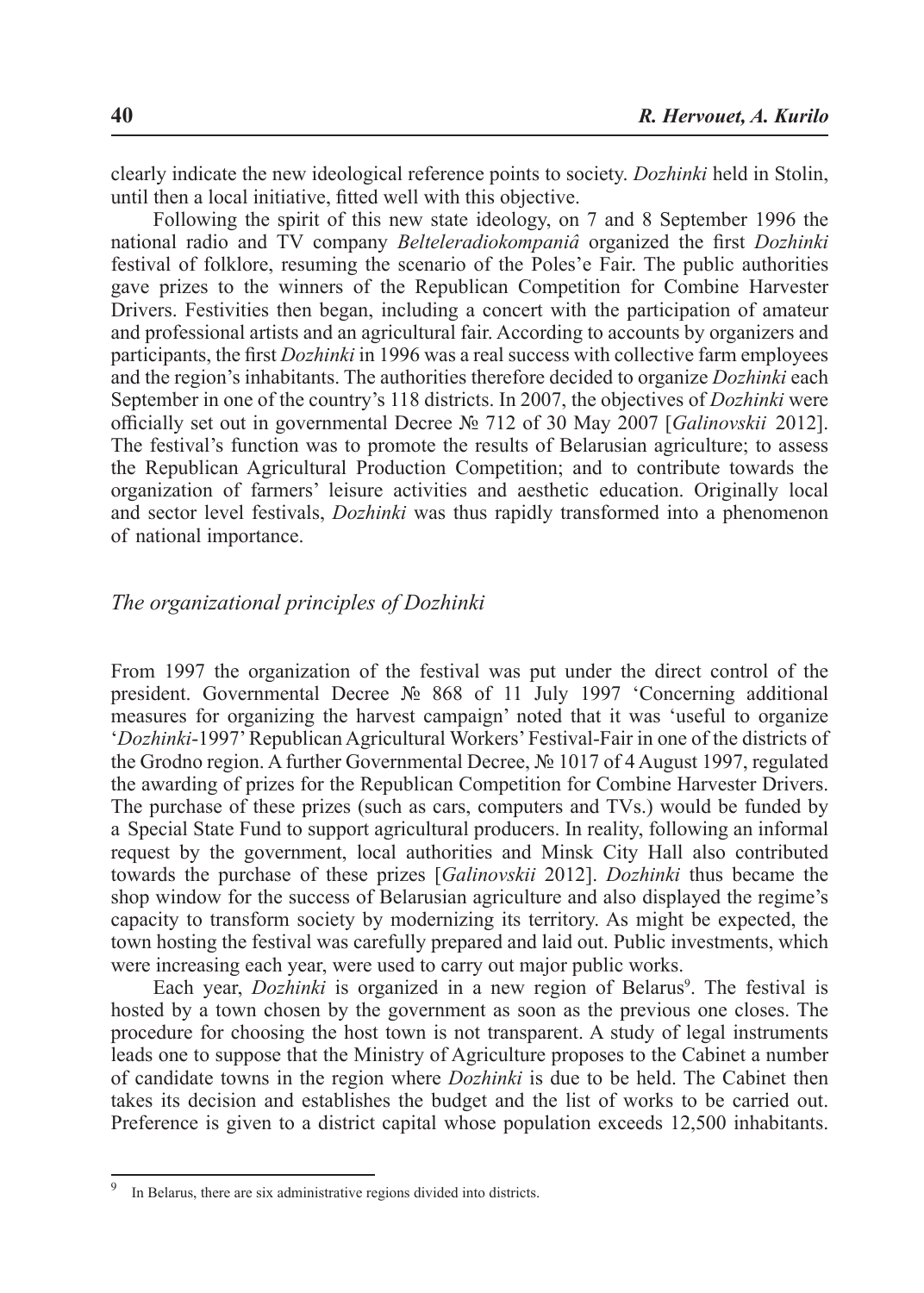In his speech opening *Dozhinki*-2012, Lukashenko declared that the choice of town is influenced by the economic results of the district to which it belongs. In fact, the authorities often opt for a town which needs vast modernization works. Thus the festival budget is also used to remedy delays in the development of a number of provincial towns [*Galinovskii* 2012]. In 1997, development work was limited to preparing the main square and a few central streets as the venue. In the years immediately following 2000, growing public investment in *Dozhinki* was used to carry out vast programmes for the reconstruction and restoration of historic buildings and monuments. For example, for *Dozhinki-*2013 organized at Žlobin (80,000 inhabitants), 100 million euros were invested, almost 300 sites and buildings were reconstructed and 196 restored, with the costs borne by their proprietors, at the request of the public authorities [*Proleskovskij* 2015]. Thus *Dozhinki* has often been identified by those living in the locality where they take place as a 'third birth' of the town, after its foundation and reconstruction following the destruction wrought in World War II [*Sturejko* 2012].

A special government decree specifies the works which must be carried out in the festival town and the sources of funding (local or national or Special Fund) These works present a number of characteristics [*Stureiko* 2012; *Vodolazhskaya* 2012]. They are organized in accordance with a standardized programme which includes the modernization of infrastructure, the reconstruction of the railway station and hotels, the construction of stadiums (often ice rinks), the creation of pedestrianized streets in the town centre, and finally, the restoration of historic buildings together with the creation or reconstruction of monuments. The completion of these works is presented as urgent and having to be finished in the year preceding the festival. The time limits imposed often preclude any chance of the finished works being of high quality. A town is well regarded by the authorities and the population when it is clean and when town centre districts are well maintained. For this reason most of the works aim to improve the visible parts of the urban landscape (roads, façades of buildings, and parks). Anything which might clash with this positive image must be remade or destroyed, even in the case of historic buildings. Thus the issue of the architectural and urban identify of the town hosting the festival does not have a high priority and projects often have no connection with the town's identity. Statues unrelated to local history can be erected. The restoration of historic buildings is not based on scientific study. The official press mentions corruption and crime linked to the completion of these public works [*Kedrik* 2012]. Such largescale public works gradually came to be a burden on the state budget. For this reason, in March 2014, during the economic crisis, Lukashenko announced his decision to reform *Dozhinki*. The festival was now to be organized at the local level.

The festival scenario was to be identical from one year to the next, with *Dozhinki* now being held over a weekend. Everything happens on an open-air stage installed in the main square of the town. Festivities commence with the opening speech by Lukashenko, who provides a reminder of agriculture's importance for the national economy and reports on the harvest that year. He then gives out prizes to the best workers. Paying homage to their achievements in his opening speech, he also highlights the new 'victories' that year in 'combat for the harvest' and sets out the economic objectives for the future. This promotion of economic results is fundamental in the staging of these festivals. So when in 1990, for climatic reasons, the harvest was very poor, Lukashenko took the decision to not organize *Dozhinki*. Following his speech,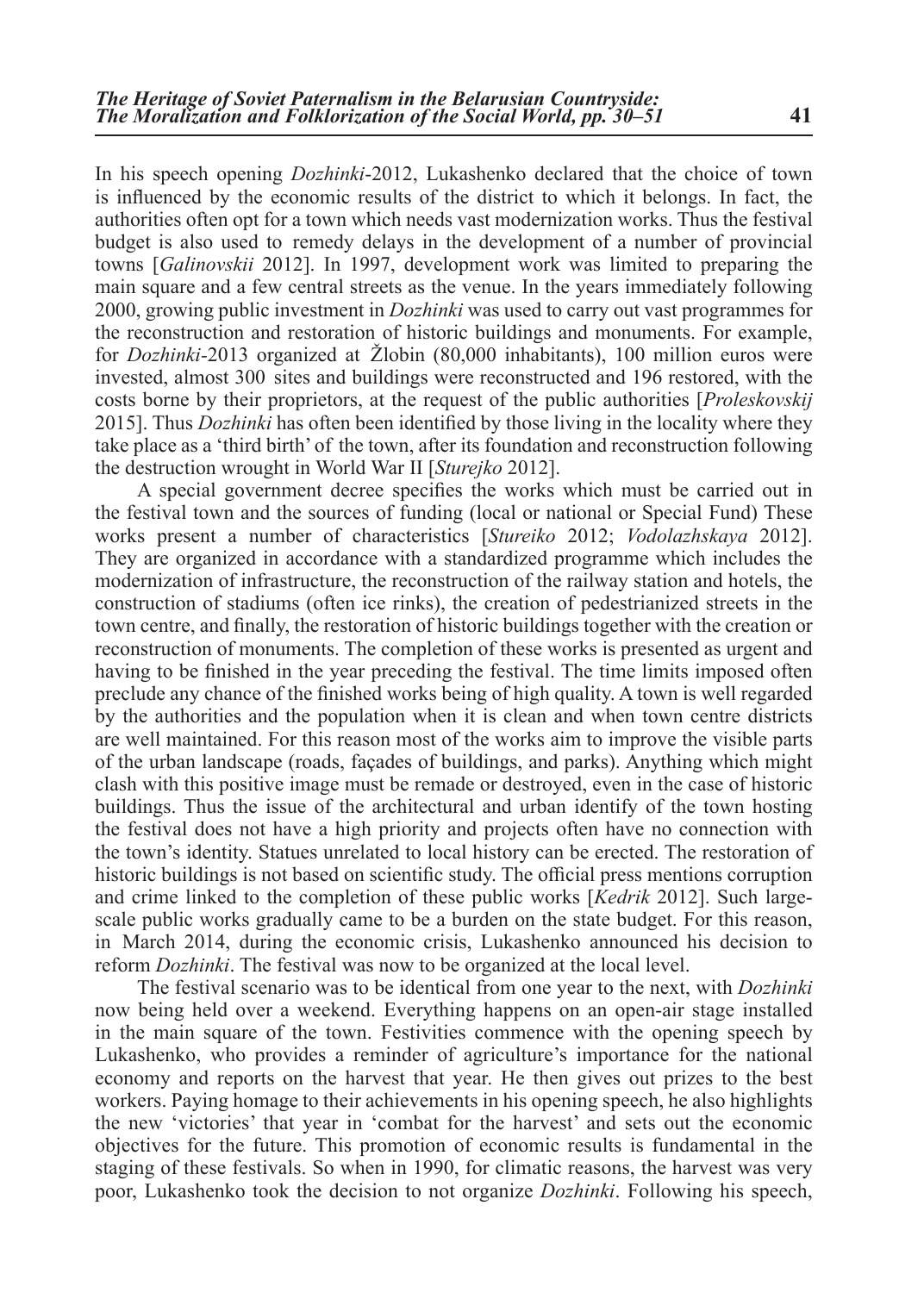the President awards prizes to the best farmers and agricultural enterprises as part of the Republican Agricultural Production Competition. The tradition of holding this competition began in the USSR during the Stalin era. In the absence of competitive mechanisms characteristic of market economies, socialist economic competitions between industrial and farm workers were invented to encourage productivity [*Werth* 2012, pp. 243–244]. This practice of 'socialist emulation' remains exactly the same in contemporary Belarus where the agricultural sector remains largely dependent on state subsidies. The ceremony ends with a grand concert given in honour of the guests. For the rest of the weekend, the festival is given over to an all-Belarus craft fair and to various cultural events for the public such as concerts, tasting of traditional dishes, beauty contests. This is a time when popular customs are staged. A number of guest artists wear traditional costumes and sing folk songs. Some craftsmen—often retirees from collective farms—sell traditional peasant crockery or tools. These practices echo the Presidential speech with its reminders each year of the truly ancient origins of the festival, in order to highlight the continuity of age-old Belarusian history and assert the national identity of the recently independent state.

#### *The functions and meanings of Dozhinki*

These festivals derive their characteristics from three different modes of politics. First, like the agro-town programme, they are used to modernize infrastructure and channel investment towards rural areas in difficulty. They are a sign of the regime's capacity, in spite of its neo-patrimonial tendencies, to successfully implement policies aimed at enhancing public assets such as public buildings, roads, infrastructure [*Hervouet* 2013]. Next, they evidence a shift in the way power is staged and put on show by the authorities [*Lapatniova* 2013]. Stress is laid on the regime's roots in farming, displaying its successes in rural areas. In 2003, Lukashenko made the following declaration: 'We (Belarusians) are all from the villages. Our Belarus is a peasant country' [*Zadora* 2015, p. 183]. These festivals are thus part of a political calendar which came out of the Soviet tradition but has taken on a number of innovations. Soviet society, like the communist world in general [*Krakovsky* 2014], was actually regulated by a calendar of specific festivals which aimed to produce social integration and the emergence of a specific society. Like the French republican festivals analysed by Ihl, these manifestations constituted 'rituals of representation' whose aim was to manifest co nsent, and legitimize political authority [*Ihl* 1996, p. 259]. *Dozhinki* was directly inspired by Soviet-type festivals in which the regime's performance was put on stage and exemplary workers rewarded. By resuscitating rituals such as *Dozhinki* or the days of 'voluntary' work called *subbotniki*, as in Lenin's time [*Hervouet, Kurilo* 2010], the regime portrays national history as an extension of the Soviet past. At the same time, these *Dozhinki*, in contrast to the *subbotniki*, did not exist as such before 1991. Lukashenko has given them the dimensions of a full-blown national festival, one emblematic of the ideology of the newly-independent republic. The festival is based on asserting the value of local skills, costumes, farming techniques and customs, in short, Belarusian folklore, which is used to promote a new national imaginary and thus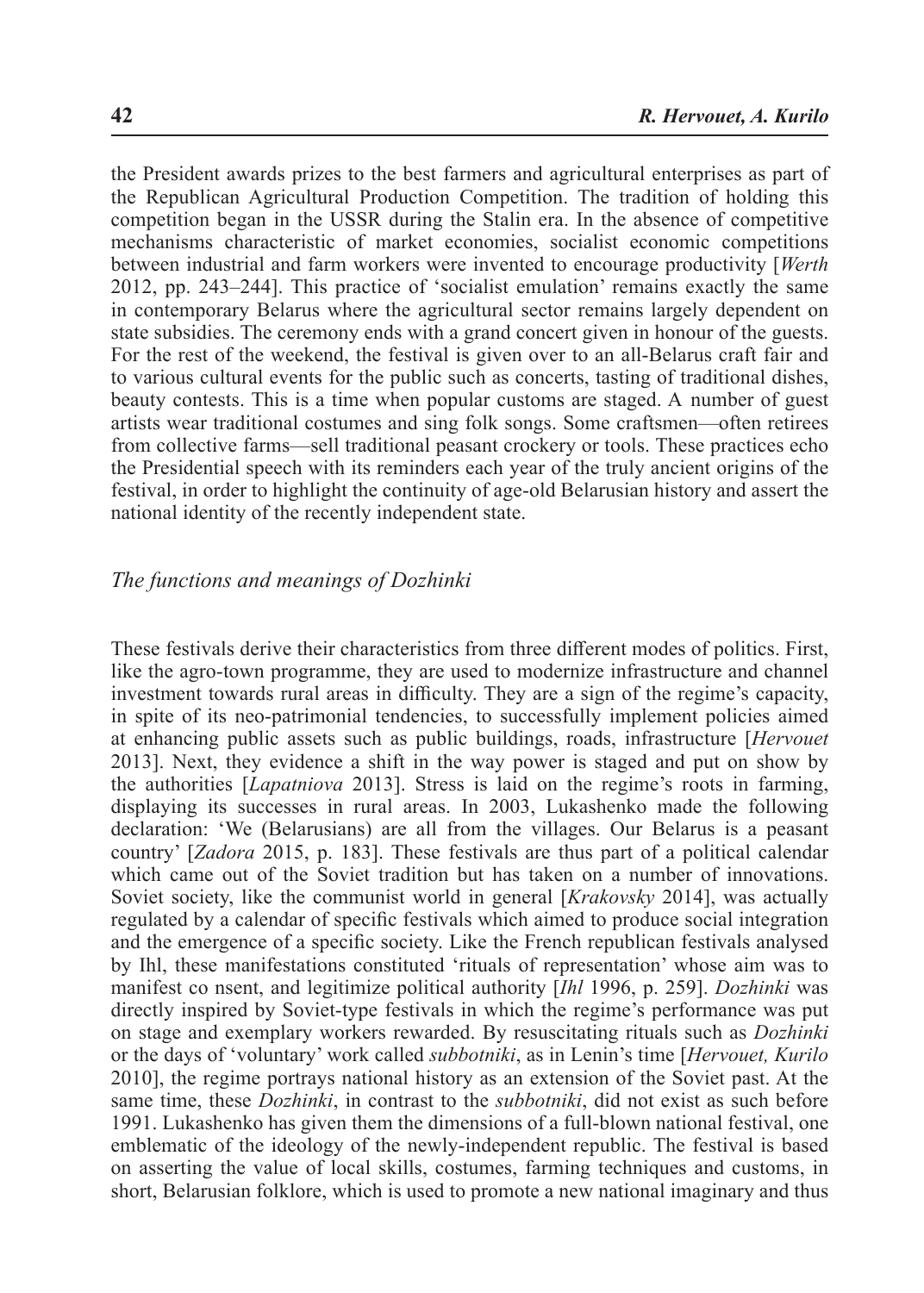help legitimate the newborn nation. *Dozhinki* precisely match the criteria of 'invented tradition' described by the British historian Hobsbawm [*Hobsbawm, Ranger* 1983]. This promotion of traditional peasant folklore through diplomacy is nowadays a constitutive part of promoting Belarusian authoritarianism abroad *Vanderhill* 2013]. When Gérard Depardieu met Lukashenko, the president was in a field cutting hay, following tradition [Depardieu Joue au Paysan en Biélorussie 2015]. Finally, *Dozhinki* are also a public, media-driven manifestation of paternalist practices encouraged by the regime. Awarding prizes to the best workers is a continuation of the awards of labour medals, certificates and other rewards from that period.

#### **Conclusion**

Since his election in 1994, Lukashenko has laid claim to the Soviet heritage. Following a period (1991–1994) when the political elites sought a more or less radical break with the past, Lukashenko offered a form of 'conservative revolution' within the country. For example, the authorities adopted the banner and coat of arms used in the Soviet era and in 1997 re-established the tradition of *subbotniki*. The Bolshevik revolution continues to be celebrated on 7 November. The KGB has kept its name. Its founder, Felix Dzerzhinski, the author of a number of dark pages during the formation of the Soviet system, is respected and glorified. His bust is visible in the heart of the cities. In 2004 a new museum dedicated to him was opened in Belarus.

This Soviet heritage can also be seen in the way rural areas are governed. The societal paradigm promoted is that of 'socialist paternalism' as defined by Verdery. 'Subjects were presumed […] to be grateful recipients—like small children in a family—of benefits theirs rulers decided upon for them' [*Verdery* 1996, p. 63]. The state defines the needs of rural populations (such as the types of housing, and leisure activities), provides for their satisfaction, and intends to reform their behaviour when it does not conform to the rules expected by the state: sobriety, hard work, docility towards the hierarchy, loyalty to the regime. The state behaves like a father with his children, or an adult dealing with minors. It cares about everyone, displays its good nature and generosity, and rewards those whose attitudes conform to what is expected of them. However, the Belarusian authorities have shifted their ground from the paternalist practices inherited from the 20th century, and by introducing elements of folklore into the social world, seek to produce a form of Belarusian exceptionality. 'Market socialism' is thus claimed to incarnate the traits of the Belarusian national character based on egalitarianism and collectivism, and opposed to western values of materialism, individualism and egocentrism [*Leschenko* 2008, pp. 1421–1423]. This exceptionality is said to explain the successes of what is presented by the president himself as a 'Belarusian model'. The president himself promotes this idea and claims that 'the Belarusian model is among the post-Soviet states an exemplary model of economic development'[*Karbalévitch* 2012, p. 348].

Does a 'Belarusian model' exist in the post-Soviet space? For a number of analysts, Russia may in fact be taking the lead from paternalist practices which have proven their worth in Belarus. Belarus is said to have protected its inhabitants against the devastating effects of the market [*Medvedev* 2010]. A number of Russian delegations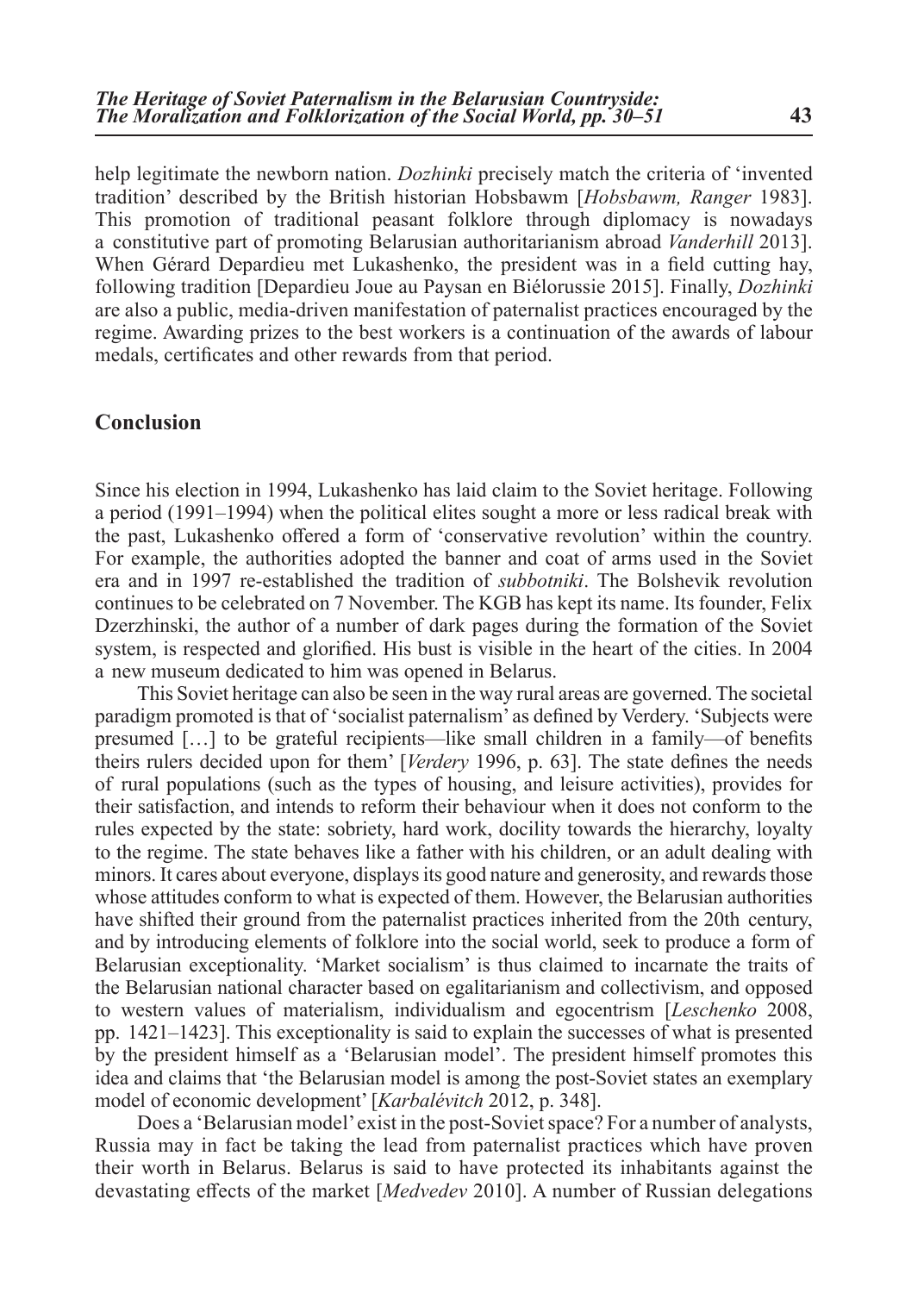have come on visits to rural Belarusian areas in order to draw inspiration from the measures put in place to make the countryside attractive and to combat alcoholism, as mentioned in the first part of this article. For others, the 'Belarusian model' is a mirage. From this perspective, the idea of a 'Belarusian model' is subjected to two types of critiques. Firstly, the social advantages remain very fragile. It has been noted for example that although the level of unemployment is low, this is in part because unemployment benefits are derisory and the constraints on qualifying for them are very restrictive [*Vankovich* 2012], and that in the area of public health, 30% of services are now paying [*Mandel* 2004, p. 220]. Lallemand and Symaniec speak of an untraceable 'social state' [*Lallemand, Symaniec* 2007, pp. 113–143] and Karbalévitch denounces the 'myth' of an 'egalitarian society' [*Karbalévitch* 2012, p. 266]. Criticism is also directed at the way the Belarusian economy functions. Several analyses converge in saying that the operations of industrial and agricultural enterprises most often appear to be inefficient [*Bennett* 2011, p. 146]. Official data also shows that the proportion of businesses making a loss is between 20% and 30% [*Karbalévitch* 2012, p. 293]. While it is possible that the effort to modernize is real, it appears that most of the growth is linked, not to the fundamentals of the Belarusian economy, which remain very fragile, but to the advantages the country obtains from its favoured relations with Russia. Rakova estimates that between 2004 and 2009, Belarus saved nearly 37.7 billion dollars thanks to the preferential conditions granted by the Russians as regards hydrocarbons [*Karbalévitch* 2012, p. 299]. Ambrosio considers that 'Without Russia's help, the Belarusian economy would most likely collapse' [*Ambrosio* 2006, p. 422]. These analyses are united in concluding that 'the "Belarusian economic miracle" is a 'myth' [*Wilson* 2011, p. 237–260]. From this view, paternalism in the countryside is not a desirable method of protecting rural populations but one of political domestication, masking the incoherence of the collectivist economic system and intended to ensure the stability of the regime.

How do the actors involved themselves react to this rural governance specific to Belarus? How do they judge the collectivist system? Their statements collected in the field emphasize the great mistrust of the reforms which took place in other former USSR countries. The frequency in the countryside of negative comments about the transformations of the rural world in Russia and Lithuania, where 'some land is left abandoned' and where 'rubbish is part of the landscape' is notable. Fingers are pointed at the drawbacks of the Belarusian collectivist system—low wages, the incoherence of decisions made 'on high'—but there is a clear attachment to this economic system which ensures stability and predictability. These opinions are seconded by various surveys carried out by Belarusian researchers since the early 2000s which record an attachment to kolkhozes and a rejection of the free market [*Zlotnikov* 2006, pp. 86–87] and strong reservations about the benefits of privatizing land—in 2009, 61.6% of those living in rural areas were said to be against private ownership of land [*Smirnova* 2009, pp. 343– 349]. These ideas corroborate the conclusions reached in political science analyses which describe the rural population as conservative [*Goujon* 2009, p. 178; *Karbalévitch* 2012, p. 264; *Zadora* 2015, p. 187]. Proof of this is the fact that the regime is widely supported by the rural population. An independent enquiry has indicated that after 14 years at the head of the regime, in 2010 Lukashenko still had 50% support in rural areas, compared, for example, with 32.1% in Minsk [*Wilson* 2011, p. 257].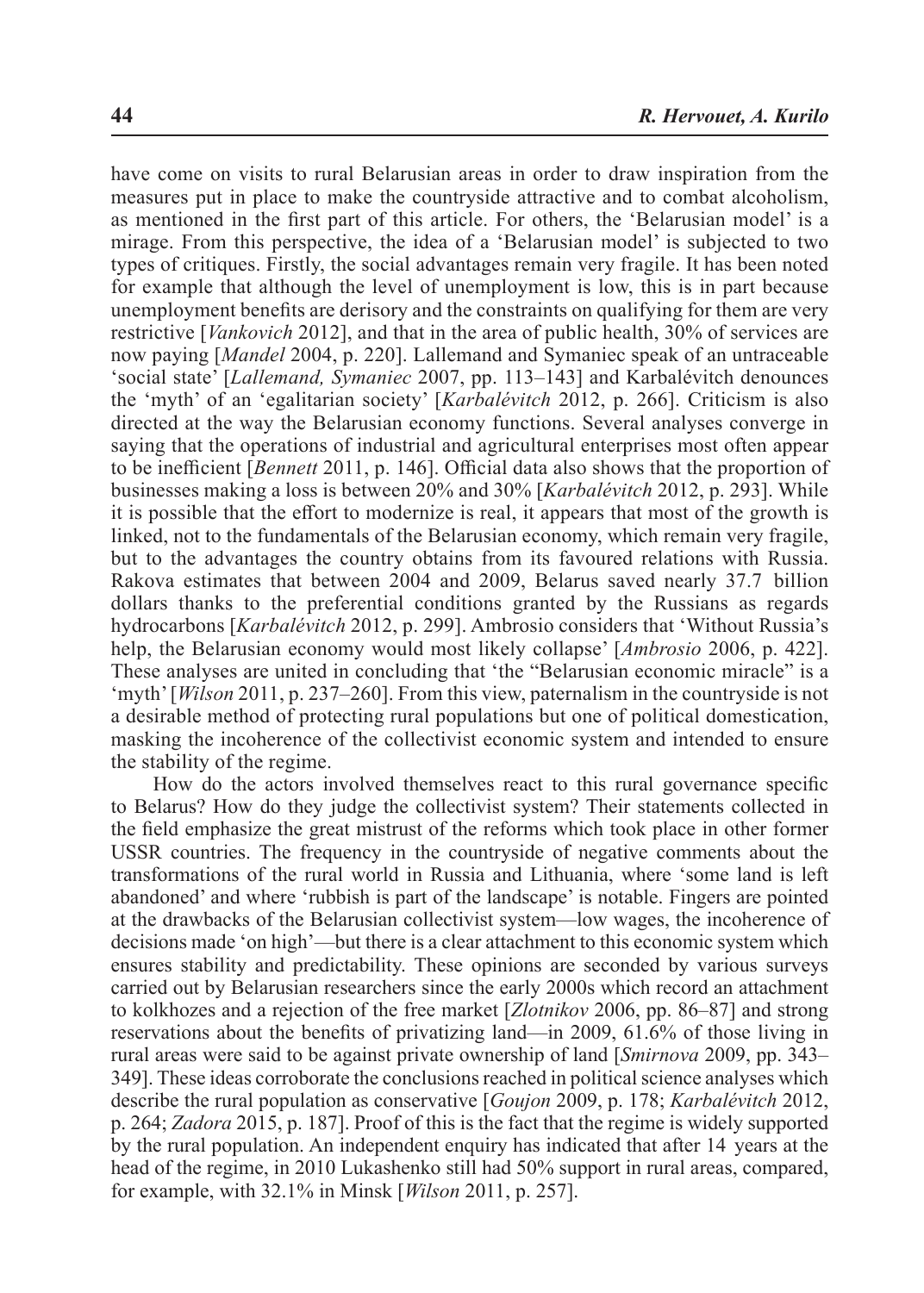### **References**

- Allina-Pisano J. (2008) *The Post-Soviet Potemkin Village. Politics and Property Rights in the Black Earth*, Cambridge: Cambridge University Press.
- Ambrosio T. (2006) The Political Success of Russia-Belarus Relations: Insulating Minsk from a Color Revolution. *Demokratizatsiya. The Journal of Post-Soviet Democratization*, vol. 14, no 3, pp. 407–434.
- Becker H.S. (1963) *Outsiders. Studies in the Sociology of Deviance*, New York: Free Press of Glencoe.
- Bennett B. (2011) *The Last Dictatorship in Europe. Belarus under Lukashenko*, London: Hurst & Company.
- Bogdanov V. (2010) Mossarskii stil' [Mossar Style]. *Khartiya 97*, 11 January 2010. Available at: http://www.charter97.org/ru/news/2010/1/11/25260, accessed 31 August 2016.
- Depardieu Joue au Paysan en Biélorussie. *Le Figaro*, 24 July 2015. Available at: http://www.lefigaro.fr/cinema/2015/07/24/03002-20150724ARTFIG00048-depardieujoue-au-paysan-en-bielorussie.php#2, accessed 31 August 2016.
- Galinovskii D. (2012) Planirovanie Dozhinok zakonodatel'noe oformlenie [Planning *Dozhinki* Legal Presentation]. *Eurobelarus.info*, 18 December 2012. Available at: http://eurobelarus. info/news/society/2012/12/18/dmitriy-galinovskiy--planirovanie-dozhinok-zakonodatelnoe-oformlenie.html, accessed 31 August 2016.
- Goujon A. (2009) *Révolutions Politiques et Identitaires en Ukraine et en Biélorussie (1988–2008)*, Paris, Belin.
- Gueslin A. (1992) Le Paternalisme Revisité en Europe Occidentale (Seconde Moitié du XIXe, Début XXe siècle). *Genèses*, no 7, pp. 201–211.
- Hervouet R. (2013) Le 'Socialisme de Marché' dans la Biélorussie de Loukachenko : Egalitarisme, Néopatrimonialisme et Dépendance Extérieure. *Revue Internationale de Politique Comparée*, vol. 20, no 3, pp. 97–113.
- Hervouet R. (2014) Usages du Passé et Ordre Social en Biélorussie. L'histoire d'un Prêtre Charismatique aux Prises avec Son Passé Criminel. *Ethnologie Française*, vol. 44, no 3, pp. 409–420.
- Hervouet R., Kurilo A. (2010) Travailler Bénévolement pour la Collectivité. Les *subbotniki* en Biélorussie Postsoviétique. *Genèses*, no 78, pp. 87–104.
- Hobsbawm E., Ranger T. (eds.) (1983) *The Invention of Tradition*, Cambridge: Cambridge University Press.
- Ihl O. (1996) *La Fête Républicaine*, Paris: Gallimard ('Bibliothèque des histoires').
- Ihl O. (2004) Gouverner par les Honneurs. Distinctions Honorifiques et Economie Politique dans l'Europe du Début du XIXe Siècle. *Genèses*, no 55, pp. 4–26.
- Karbalévitch V. (2012) *Le Satrape de Biélorussie. Alexandre Loukachenko, Dernier Tyran d'Europe*, Paris: François Bourin Editeur.
- Kedrik T. (2012) *Dozhinki* i zhizn' belarusskikh gorodov v zerkale pressy [*Dozhinki* and Life in Belarusian Villages in the Mirror of the Press]. *Eurobelarus.info*, 20 December 2012. Available at: http://eurobelarus.info/news/society/2012/12/20/tat-yana-kedrik-dozhinki-izhizn--belarusskih-gorodov-v-zerkale-pressy.html, accessed 31 August 2016.
- Krakovsky R. (2014) *Réinventer le Monde. L'espace et le Temps en Tchécoslovaquie Communiste*, Paris: Publications de la Sorbonne.
- Lallemand J.-Ch., Symaniec V. (2007) *Biélorussie. Mécanique d'une Dictature*, Paris: Les petits matins.
- Lane C. (1981) *The Rites of Rulers. Ritual in Industrial Society The Soviet Case*, Cambridge, New York et Melbourne: Cambridge University Press.
- Lapatniova A. (2001) *Biélorussie: les Mises en Scène du Pouvoir*, Paris: L'Harmattan ('Biélorussie').
- Leshchenko N. (2008) The National Ideology and the Basis of the Lukashenka Regime in Belarus. *Europe-Asia Studies*, vol. 60, no 8, pp. 1419–1433.
- Lukashenko A. (2015) *Obrashchenie c Poslaniem k belorusskomu narodu i Natsional'nomu Sobraniyu* [Speech with a Message to the Belarusian People and to the National Assembly]. Available at: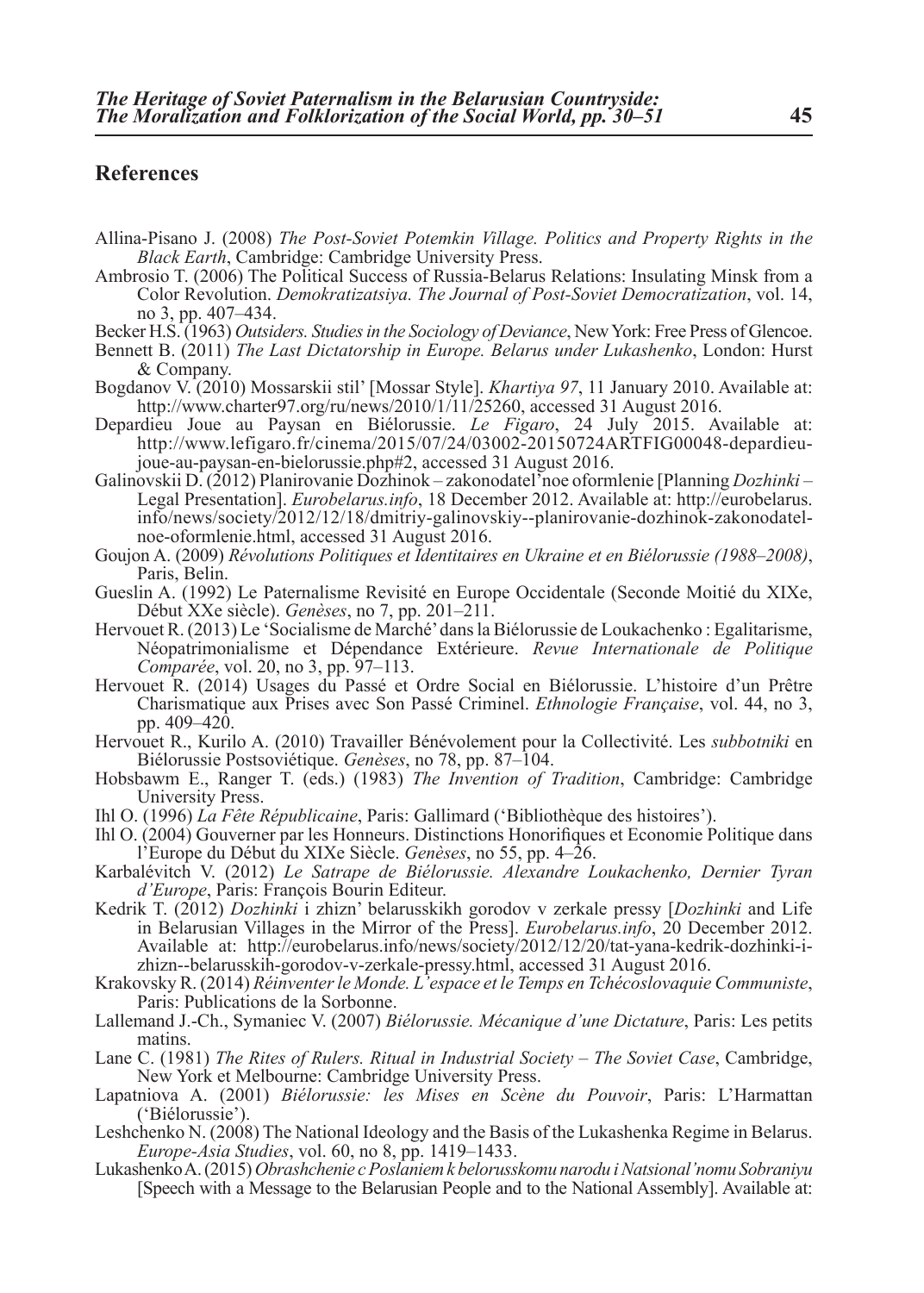http://president.gov.by/ru/news\_ru/view/obraschenie-s-poslaniem-k-belorusskomu-narodu-inatsionalnomu-sobraniju-11301/, accessed 31 August 2016.

Machekin N., Gladkaya Yu. (2012) Na prazdnike urozhaya darili mashiny i eli tridtsatimetrovyi tort [At the Harvest Festival, There Were Gifts of Cars and 30 Metre Sized Cake Was Eatern]. *Znamya yunosti*, 01 October 2012. Available at: http://zn.sb.by/obshchestvo-5/article/naprazdnike-urozhaya-darili-mashiny-i-eli-tridtsatimetrovyy-tort.html, accessed 31 August 2016.

- Mandel D. (2004) *Labor after Communism. Auto Workers and Their Unions in Russia, Ukraine, and Belarus*, Montréal, New York and London: Black Rose Books.
- Maurel M.-C. (1980) *La Campagne Collectivisée. Société et Espace Rural en Russie*, Paris: Editions Anthropos.
- Medvedev R. (2010) *Aleksandr Lukashenko. Kontury belorusskoi modeli* [Aleksandr Lukashenko. Contours of the Belarusian model], Moscow: BBPG.
- Prezident podpisal ryad ukazov o nagrazhdenii [The President Has Signed a Series of Decrees Concerning Decorations]. *Belarus Segodnya,* 24 February 2006. Available at: http://www.sb.by/prezident-belarusi/article/soobshcheniya-press-sluzhby-prezidenta-27. html, accessed 31 August 2016.
- Richard Y. (2002) *La Biélorussie. Une Géographie Historique*, Paris: L'Harmattan.
- Rusyi M. (2011) Doklad ministra sel'skogo khosyaistva [Report of the Minister of Agriculture]. *Belorusskaya Niva*, 28 November 2011.
- Smirnova R. (ed.) (2009) *Chelovecheskii potentsial belorusskoi derevni* [The Human Potential of the Belarus Countryside], Minsk: Belorusskaya Nauka.
- Sokolov А. (2012) Belorussiya pri Lukashenko, 1994–2001 [Belarus under Lukashenko, 1994–2001]. *Belarus' Segodnya,* 06 June 2012. Available at: http://www.sb.by/luchsheeiz-interneta-vybor-redaktsii-portala/article/belorussiya-pri-lukashenko-1994-2011.html,
- accessed 31 August 2016. Strizhak D. (2009) V resultate skandala Ûosas Bul'ka popal v bol'nitsu [Following the Scandal, Bul'ka is in Hospital]. *Euroradio / Evropeiskoe radio dlya Belarusi (ERB)*, 08 April 2009. Available at: http://euroradio.fm/ru/v-rezultate-skandala-yuozas-bulka-popal-v-bolnicu, accessed 31 August 2016.<br>Stureiko S. (2012) Dozhinki i arkhitekturnoe nasledie [*Dozhinki* and Architectural Heritage]. *Eurobe*-
- larus.info, 21 December 2012. Available at: http://eurobelarus.info/news/society/2012/12/21/ stepan-stureyko-dozhinki-i-arhitekturnoe-nasledie.html, accessed 31 August 2016.
- Ulitenok G. (2003) Episcop-ogon' [The Bishop with the Sacred Fire]. *Belarus Segodnya*, 13 August 2003, http://www.sb.by/SECTION/article/episkop-ogon.html, accessed 31 August 2016.
- V regionakh poyavlyautsya zony trezvosti [In the Regions There are Temperance Zones]. *Khartiya 97,* 27 August 2009. Available at: http://www.charter97.org/ru/ news/2009/8/27/21437, accessed 31 August 2016.
- Vanderhill R. (2013) *Promoting Authoritarianism Abroad*, Boulder: Rienner.
- Vankovich A. (2012) Byt' bezrabotnym v Belarussi nevygodno i stydno [Being Unemployed in Belarus is Unprofitable and Embarrassing]. *Naviny.by*, 26 January 2012. Available at: http://naviny.by/rubrics/society/2012/01/26/ic\_articles\_116\_176627/, accessed 31 August.
- Verdery K. (1996) *What Was Socialism, and What Comes Next?* Princeton: Princeton University Press.
- Vodolazhskaya T. (2012) Dozhinki kak faktor razvitiya belarusskikh gorodov [*Dozhinki* as a Facor of Development in Belarusian Towns]. *Eurobelarus. info*, 19 December 2012. Available at: http://eurobelarus.info/news/society/2012/12/19/tat-yana-vodolazhskaya-dozhinki-kakfaktor-razvitiya-belarusskih-gorodov.html, accessed 31 August.
- Weber F. (2001) *Max Weber*, Paris: Hachette ('Prismes').
- Weber M. (1996) *Sociologie des Religions*, Paris: Gallimard.
- Werth N. (2012) *Histoire de l'Union Soviétique. De l*'*Empire Russe à la Communauté des Etats Indépendants (1900–1991)*, Presses Universitaires de France.
- Wilson A. (2011) *Belarus. The Last European Dictatorship*, New Haven and London: Yale University Press.
- Zadora A. (2015) Le Modèle Paysan à l'Echelle Nationale ou la Pesanteur des Conditions Socio-économiques sur la Construction d'une Nation. *L'Homme et la Société*, no 195–196, pp. 175–196.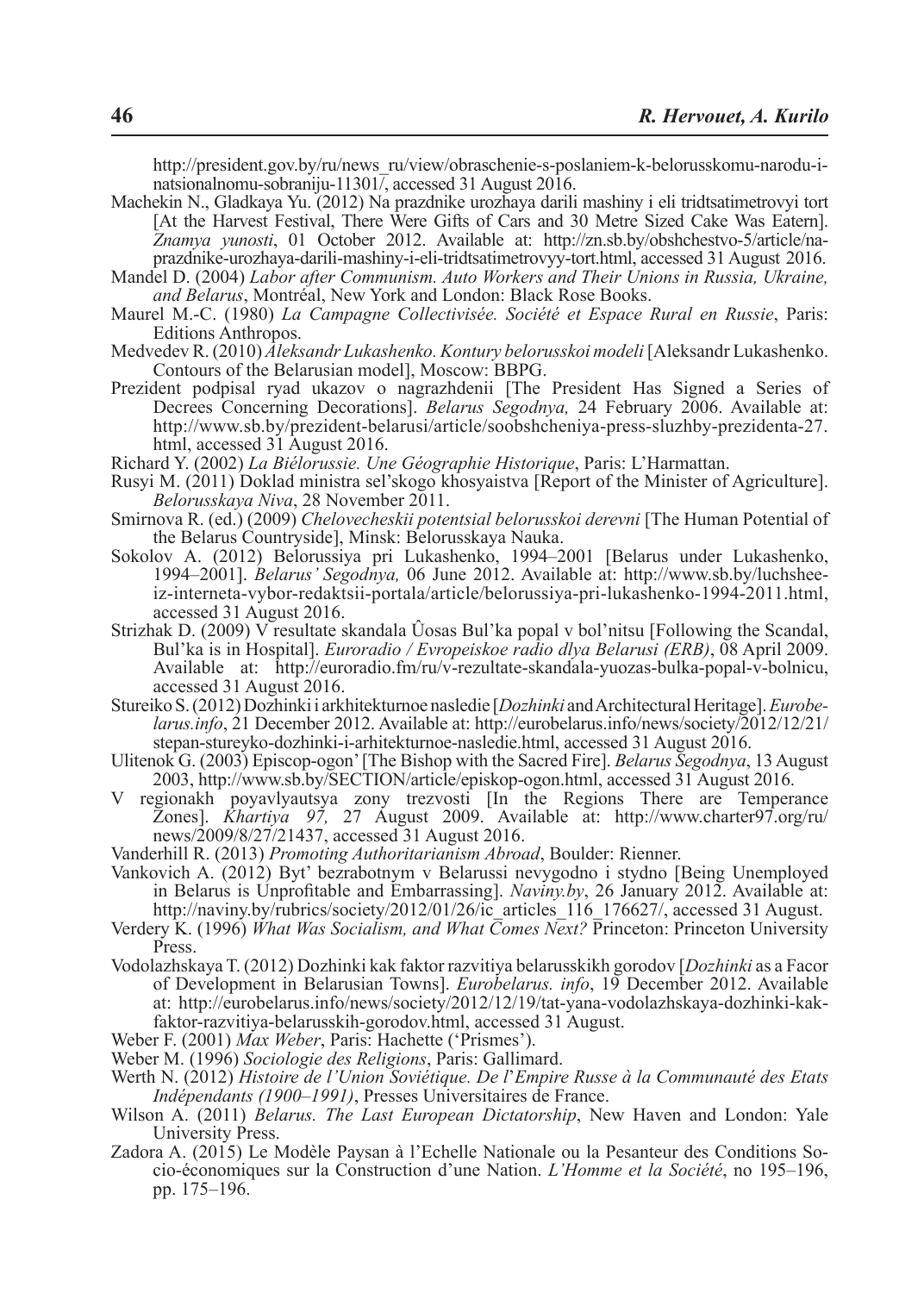- Zenina T. (2003) Kanonik iz Mosar [The Canon of Mossar]. *Belarus Segodnya*, 22 November 2003. Available at: http://www.sb.by/v-poiskakh-utrachennogo/article/kanonik-iz-mosar. html, accessed 31 August.
- Zlotnikov A. (2006) Agrarian Transformations and Public Opinion. *Sociological Research*, vol. 45, no 2, pp. 81–101.

\_\_\_\_\_\_\_\_\_\_\_\_\_\_\_\_\_\_\_\_\_\_\_\_\_\_\_\_\_\_\_\_\_\_\_\_\_\_\_\_\_\_\_\_\_\_\_\_\_\_\_\_\_\_\_\_\_\_\_\_\_\_\_\_\_\_\_\_\_\_\_\_\_\_\_\_\_ \_\_\_\_\_\_\_\_\_\_\_\_\_\_\_\_\_\_\_\_\_\_\_\_\_\_\_\_\_\_\_\_\_\_\_\_\_\_\_\_\_\_\_\_\_\_\_\_\_\_\_\_\_\_\_\_\_\_\_\_\_\_\_\_\_\_\_\_\_\_\_\_\_\_\_\_\_

## **Наследие советского патернализма в белорусской деревне: морализация и фольклоризация социального мира**

#### Р. ЭРВУЭТ\*, A. KУРИЛО\*\*

**\* Ронан Эрвуэт** – преподаватель, факультет социологии, Университет Бордо; исследователь, Центр Эми- ля Дюркгейма. Адрес: 3, Place de la Victoire, Bordeaux, 33000, France. E-mail: ronan.hervouet@u-bordeaux.fr

**\*\*Александр Kурило** – кандидат исторических наук, содиректор, Франко-белорусский центр европейских исследований, Центр международных исследований. Адрес: 220030, Беларусь, Минск, ул. Интернациональная, 11а. E-mail: avkurilo@gmail.com

**Цитирование:** Hervouet R., Kurilo A. (2016) The Heritage of Soviet Paternalism in the Belarusian Countryside: The Moralization and Folklorization of the Social World. *Mir Rossii*, vol. 25, no 4, pp. 30–51

**Ключевые слова:** патернализм, белорусская модель, колхоз, фольклор, борьба с алкоголизмом, национальные праздники, «Дожинки»

Беларусь занимает особое место на постсоветском пространстве в силу того, что после обретения независимости экономическая трансформация на пути к открытому рынку строилась лишь на частичном отрицании советского наследия. В сфере сельского хозяйства белорусские власти во многом сохранили знакомое с советского времени экономическое устройство. Колхозы были превращены в сельскохозяйственные производственные кооперативы, действующие под контролем местных властей. Неслучайно, что вместе со старыми формами организации сельскохозяйственного производства новая белорусская экономика унаследовала и многие осложнения, возникшие в аграрной сфере во времена СССР: старение населения, недостаток квалифицированных кадров, низкую производственную дисциплину, алкоголизм. И чтобы решить проблемы сельскохозяйственного сектора, белорусские власти начали предпринимать шаги патерналистского характера.

Целью этой статьи является попытка показать, что существующие в Беларуси патерналистские практики не сводятся к простому заимствованию традиций советского прошлого. Более того, в современных белорусских реалиях эти тради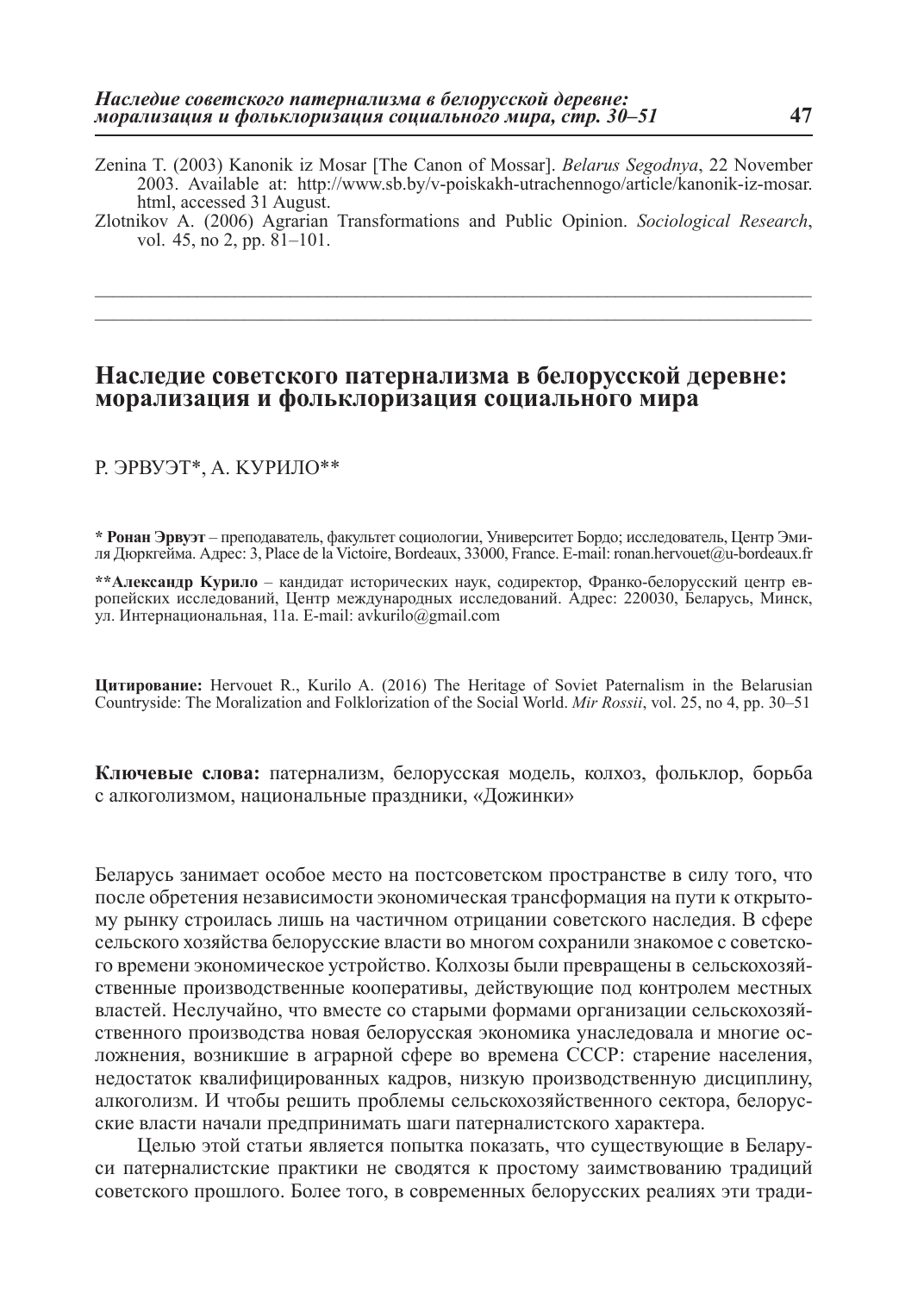ции обновляются, национализируются и смешиваются с элементами крестьянской народной культуры. Статья основывается на собранных этнографических материалах: речь идет о наблюдениях авторов и о 40 интервью, проведенных в сельской местности в течение двух временных периодов: 2006–2009 и 2012–2013 гг. Кроме того, выводы, сделанные в статье, опираются на статистические данные и публикации белорусских средств массовой информации.

Следует подчеркнуть, что белорусские власти прибегают к патерналистским методам как на местном, так и на национальном уровне. Наблюдая за жизнью в сельской местности, авторы обратили внимание на стремление местных властей и руководителей сельхозпредприятий поддержать достойное поведение простых работников, создавая им условия для занятий спортом и участия в различных культурных мероприятиях. Все это рассматривается как способ борьбы с алкоголизмом, бытовыми преступлениями и нарушениями дисциплины на рабочих местах. При поддержке властей лучшие работники получают различные поощрения и становятся официальным примером для подражания. Те, кто не смог отказаться от пагубных привычек, подвергаются санкциям, целью которых является не только наказание провинившегося, но и стремление вернуть его к нормальной жизни. По мнению местных руководителей, контролирование образа жизни работников сельхозпредприятий необходимо не только для личного блага этих работников, но и для повышения производительности труда и улучшения экономических показателей в колхозах.

Несмотря на то, что используемые в белорусских колхозах патерналистские методы управления во многом заимствованы из советского прошлого, в них заметны и новые оригинальные черты: обращение к традиционной сельской культуре и использование белорусского фольклора призваны показать, что современные навыки и умения белорусских крестьян связаны с историческим опытом многих поколений досоветского периода. Тесное взаимодействие местных властей с представителями церкви также эффективно дополняет и развивает советские формы патернализма. Борьба с алкоголизмом, укрепление института семьи, поддержание порядка и чистоты в общественных местах отвечают интересам как государства, так и церкви. Как показывает представленный в настоящей статье пример католического священника Йозаса Бульки, моральный авторитет религиозных институтов в сочетании с согласованными административными решениями государственных органов власти могут привести к существенным изменениям в повседневной жизни отдельного региона.

На общенациональном уровне патернализм проявляется в воссоздании и переосмыслении народного сельскохозяйственного праздника «Дожинки». У древних славян этот праздник знаменовал собой окончание сбора урожая. В 1980-е гг. он стал проводиться при поддержке местных властей в Столине, маленьком городке на юге Беларуси. В то время в рамках этого праздника украинские и белорусские колхозники из приграничных районов двух республик встречались для того, чтобы устраивать конкурсы, направленные на демонстрацию трудовых достижений. Столинский сельскохозяйственный фестиваль совмещал в себе элементы профессионального праздника и традиционного для Советского Союза социалистического соревнования. В 1996 г. праздник «Дожинки» был возрожден и быстро превратился в одно из самых значительных событий в жизни страны. Он проводится каждый год как общенациональный фестиваль в одном из районных центров республики.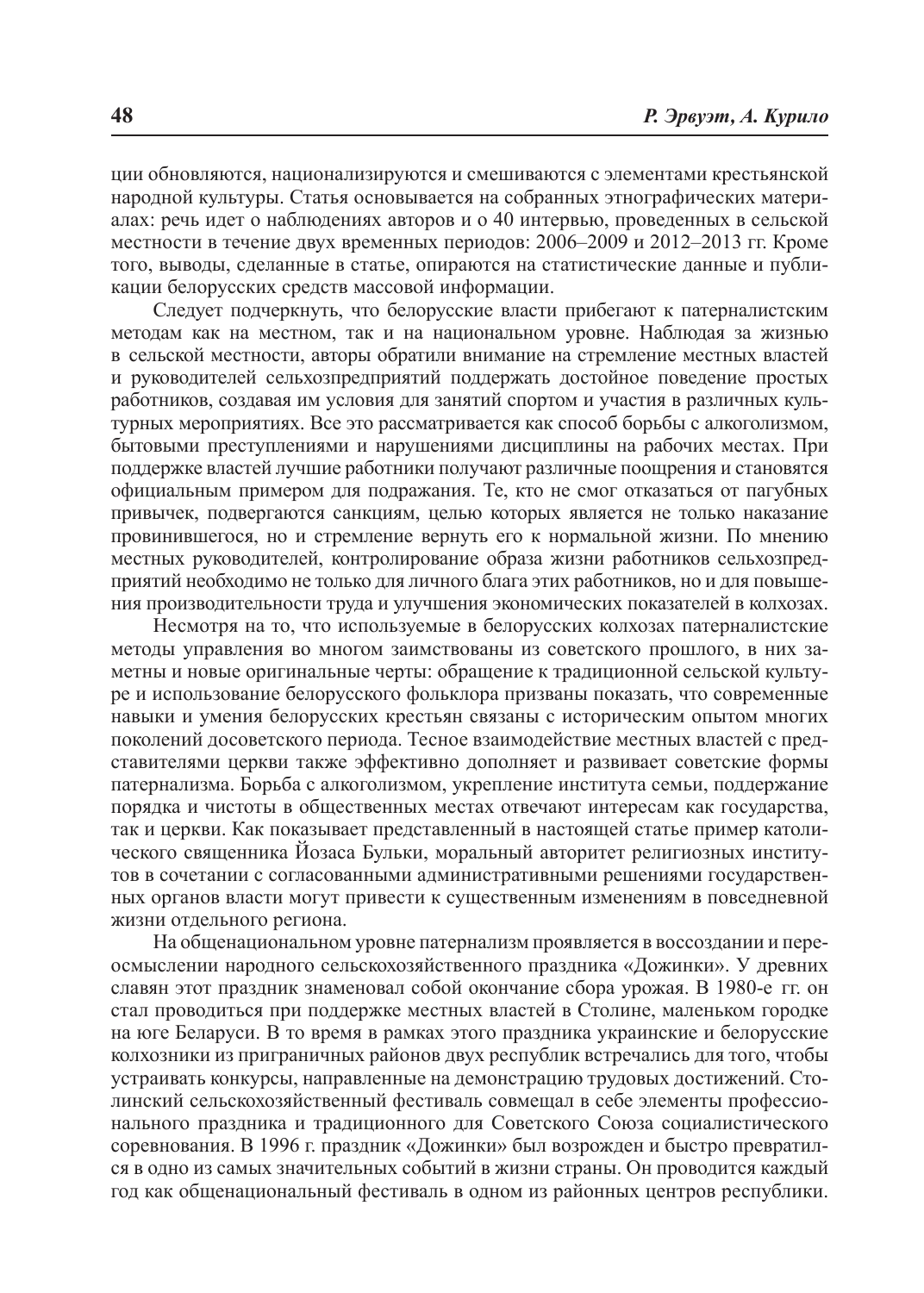Это произошло не случайно: придя к власти в 1994 г., первый президент независимой Беларуси А.Г. Лукашенко коренным образом изменил государственную идеологию: ориентация на демократические ценности, связанные с западной культурой, уступила место опоре на советское наследие. В силу личного опыта Лукашенко, а также благодаря экономической специфики Беларуси доминирующей темой в белорусской политике стали развитие сельского хозяйства и поддержка сельского населения с его патриархальным жизненным укладом и культурой. Воссоздание «Дожинок» в полной мере отразило в себе новые приоритеты белорусских властей. Этот ежегодный фестиваль, проводящийся под эгидой президента и правительства, выполняет три основные функции. Во-первых, в городе, в котором проводятся «Дожинки», на протяжении целого года идет работа по модернизации инфраструктуры, что позволяет властям сделать существенные вложения в развитие малых городов. Во-вторых, «Дожинки» как самый яркий и масштабный профессиональный праздник в Беларуси подчеркивают, что основные ценности государственной идеологии связаны с сельской патриархальной культурой. Каждый год в рамках «Дожинок» проводится концерт, который обязательно включает в себя номера с исполнением народных песен и танцев. Кроме того, праздник всегда сопровождается ярмаркой ремесленников, приезжающих из всех концов республики. В-третьих, во время «Дожинок» наиболее отличившиеся в последнюю уборочную кампанию работники агрохозяйств получают за свои трудовые достижения ценные призы из рук главы государства. Таким образом, этот праздник, проводимый в форме фестиваля, пропагандирует эффективность экономической политики властей и восстанавливает советскую традицию социалистического соревнования.

### **Литература**

- Богданов В. (2010) Мосарский стиль // Хартия 97. 11 января 2010 // http://www.charter97. org/ru/news/2010/1/11/25260
- В регионах появляются зоны трезвости // Хартия 97. 27 августа 2009 // http://www.charter97. org/ru/news/2009/8/27/21437
- Ванкович A. (2012) Быть безработным в Беларуси невыгодно и стыдно // Naviny.by. 26 января 2012 // http://naviny.by/rubrics/society/2012/01/26/ic\_articles\_116\_176627/
- Володажская T. (2012) «Дожинки» как фактор развития белорусских городов // Eurobelarus. info. 19 декабря 2012 // http://eurobelarus.info/news/society/2012/12/19/tat-yanavodolazhskaya-dozhinki-kak-faktor-razvitiya-belarusskih-gorodov.html
- Галиновский Д. (2012) Планирование «Дожинок» законодательное оформление // Eurobelarus.info. 18 декабря 2012 // http://eurobelarus.info/news/society/2012/12/18/ dmitriy-galinovskiy--planirovanie-dozhinok-zakonodatel-noe-oformlenie.html
- Зенина T. (2003) Каноник из Мосар // Беларусь сегодня. 22 ноября 2003 // http://www.sb.by/ v-poiskakh-utrachennogo/article/kanonik-iz-mosar.html
- Кедрик T. (2012) «Дожинки» и жизнь белорусских городов в зеркале прессы // Eurobelarus.info. 20 декабря 2012 // http://eurobelarus.info/news/society/2012/12/20/tat-yana-kedrikdozhinki-i-zhizn--belarusskih-gorodov-v-zerkale-pressy.html
- Лукашенко A. (2015) Обращение с Посланием к белорусскому народу и Национальному собранию // http://president.gov.by/ru/news\_ru/view/obraschenie-s-poslaniemk-belorusskomu-narodu-i-natsionalnomu-sobraniju-11301/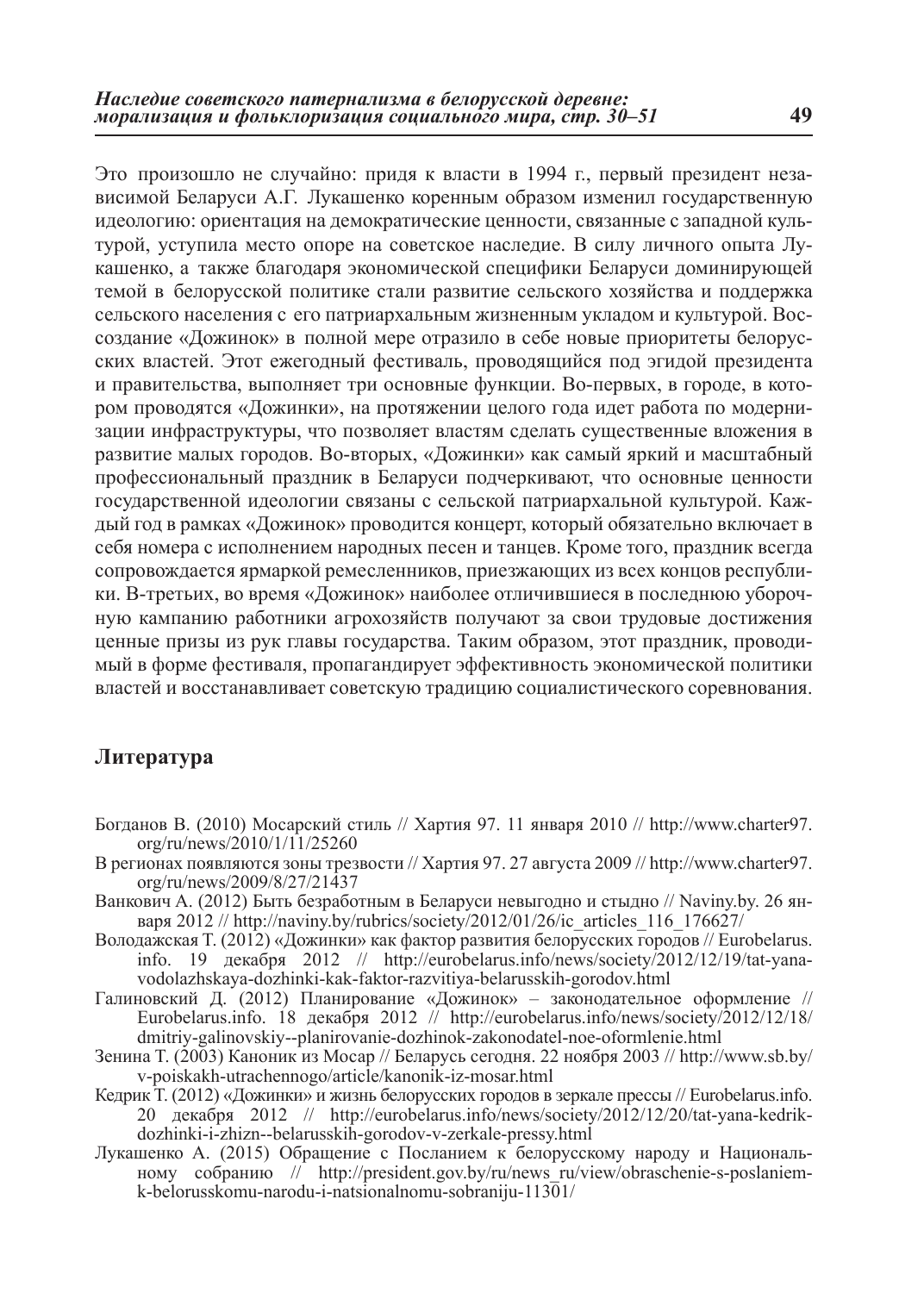- Мачекин Н., Гладкая Ю. (2012) На празднике урожая дарили машины и ели тридцатиметровый торт // Знамя юности. 01 октября 2012 // http://zn.sb.by/obshchestvo-5/article/naprazdnike-urozhaya-darili-mashiny-i-eli-tridtsatimetrovyy-tort.html
- Медведев Р. (2010) Александр Лукашенко. Контуры белорусской модели. M.: BBPG.
- Президент подписал ряд указов о назначении // Беларусь сегодня. 24 февраля 2006 // http://www.sb.by/prezident-belarusi/article/soobshcheniya-press-sluzhby-prezidenta-27.html
- Русый M. (2011) Доклад министра сельского хозяйства // Белорусская нива. 28 ноября 2011.
- Смирнова Р. (ред.) (2009) Человеческий потенциал белорусской деревни. Минск: Белорус- ская наука.
- Соколов А. (2012) Белоруссия при Лукашенко, 1994–2001 // Беларусь сегодня*.* 06 июня 2012 // http://www.sb.by/luchshee-iz-interneta-vybor-redaktsii-portala/article/belorussiyapri-lukashenko-1994-2011.html
- Стрижак Д. (2009) В результате скандала Юозас Булька попал в больницу // Euroradio / Evropeiskoe radio dlya Belarusi (ERB). 08 апреля 2009 // http://euroradio.fm/ ru/v-rezultate-skandala-yuozas-bulka-popal-v-bolnicu
- Стурейко С. (2012) «Дожинки» и архитектурное наследие // Eurobelarus.info. 21 декабря 2012 // http://eurobelarus.info/news/society/2012/12/21/stepan-stureyko-dozhinki-iarhitekturnoe-nasledie.html
- Улитенок Г. (2003) Епископ-огонь // Беларусь сегодня. 13 августа 2003 // http://www.sb.by/ SECTION/article/episkop-ogon.html
- Allina-Pisano J. (2008) The Post-Soviet Potemkin Village. Politics and Property Rights in the Black Earth, Cambridge: Cambridge University Press.
- Ambrosio T. (2006) The Political Success of Russia-Belarus Relations: Insulating Minsk from a Color Revolution // Demokratizatsiya. The Journal of Post-Soviet Democratization, vol. 14, no 3, pp. 407–434.
- Becker H.S. (1963) Outsiders. Studies in the Sociology of Deviance, New York: Free Press of Glencoe.
- Bennett B. (2011) The Last Dictatorship in Europe. Belarus under Lukashenko, London: Hurst & Company.
- Depardieu Joue au Paysan en Biélorussie // Le Figaro, 24 July 2015 // http://www.lefigaro. fr/cinema/2015/07/24/03002-20150724ARTFIG00048-depardieu-joue-au-paysan-enbielorussie.php#2
- Goujon A. (2009) Révolutions Politiques et Identitaires en Ukraine et en Biélorussie (1988–2008), Paris, Belin.
- Gueslin A. (1992) Le Paternalisme Revisité en Europe Occidentale (Seconde Moitié du XIXe, Début XXe siècle) // Genèses, no 7, pp. 201–211.
- Hervouet R. (2013) Le 'Socialisme de Marché' dans la Biélorussie de Loukachenko : Egalitarisme, Néopatrimonialisme et Dépendance Extérieure // Revue Internationale de Politique Comparée, vol. 20, no 3, pp. 97–113.
- Hervouet R. (2014) Usages du Passé et Ordre Social en Biélorussie. L'histoire d'un Prêtre Charismatique aux Prises avec Son Passé Criminel // Ethnologie Française, vol. 44, no 3, pp. 409–420.
- Hervouet R., Kurilo A. (2010) Travailler Bénévolement pour la Collectivité. Les *subbotniki* en Biélorussie Postsoviétique // Genèses, no 78, pp. 87–104.
- Hobsbawm E., Ranger T. (eds.) (1983) The Invention of Tradition, Cambridge: Cambridge University Press.
- Ihl O. (1996) La Fête Républicaine, Paris: Gallimard ('Bibliothèque des histoires').
- Ihl O. (2004) Gouverner par les Honneurs. Distinctions Honorifiques et Economie Politique dans l'Europe du Début du XIXe Siècle // Genèses, no 55, pp. 4–26.
- Karbalévitch V. (2012) Le Satrape de Biélorussie. Alexandre Loukachenko, Dernier Tyran d'Europe, Paris: François Bourin Editeur.
- Krakovsky R. (2014) Réinventerle Monde. L'espace et le Temps en Tchécoslovaquie Communiste, Paris: Publications de la Sorbonne.
- Lallemand J.-Ch., Symaniec V. (2007) Biélorussie. Mécanique d'une Dictature, Paris: Les petits matins.
- Lane C. (1981) The Rites of Rulers. Ritual in Industrial Society The Soviet Case, Cambridge, New York et Melbourne: Cambridge University Press.